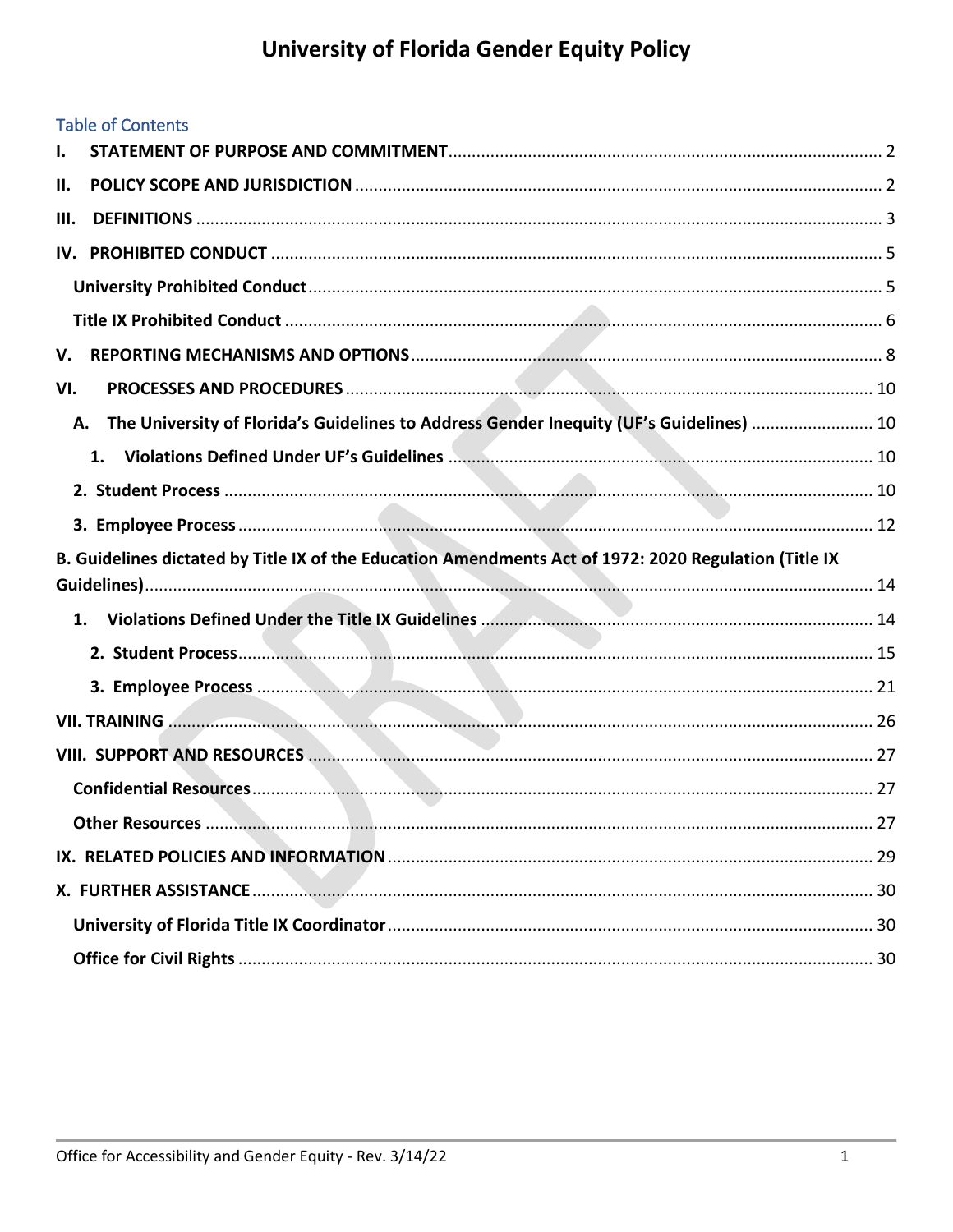# <span id="page-1-0"></span>I. STATEMENT OF PURPOSE AND COMMITMENT

The University of Florida is committed to providing all members of our community with fair and equitable treatment, regardless of their sex, gender identity, or sexual orientation. As such, the University strives to protect our students, employees, volunteers, and visitors from any form of discrimination or unwelcome conduct on the basis of sex, including sexual orientation and gender identity. These forms of behavior will not be tolerated at the University and any individual who engages in such conduct will be subject to disciplinary action.

This Gender Equity Policy is designed to ensure a safe and non-discriminatory educational and work environment and to meet the legal requirements set forth in title 34 of the Code of Federal Regulations part 106, the U.S. Department of Education's Title IX Amendments of 1972. This Policy identifies the behavioral expectations that will meet the goal of establishing and maintaining a safe and healthy environment – free from all forms of gender inequity – for all individuals working, learning, residing, volunteering, and visiting our community. Implicit in this goal, is the expectation that all members of the University community act toward this commitment by promptly reporting any suspected violation of this Policy.

## <span id="page-1-1"></span>II. POLICY SCOPE AND JURISDICTION

All individuals affiliated with the University of Florida who believe they have been subjected to any form of gender inequity fall within the scope of this policy. The University of Florida will appropriately address allegations of gender inequity through one of the following mechanisms:

- 1) The University of Florida's [Guidelines to Address Gender Inequity](#page-9-1) (UF's Guidelines) OR –
- 2) [Guidelines dictated by Title IX of the Education Amendments Act \(Title IX Guidelines\)](#page-13-0)

Location and other jurisdictional factors surrounding the alleged incident will determine which of the above mechanisms will be used to address the misconduct. Very specific conditions must be met for a case to be addressed through Title IX Guidelines:

### **Condition Regarding Involved Parties**

This condition must be met in all Title IX cases. Both parties must be currently enrolled students or current employees at the University of Florida – AND – the behavior must negatively affect access to education.

### **Condition Regarding Locational Requirements**

At least one of the following locational conditions must be met in all Title IX cases:

- Incident must have occurred on the University of Florida's campus, OR
- Incident must have occurred within one of the University of Florida's programs or activities held within the United States (e.g. occurred within United States locations, events, or circumstances over which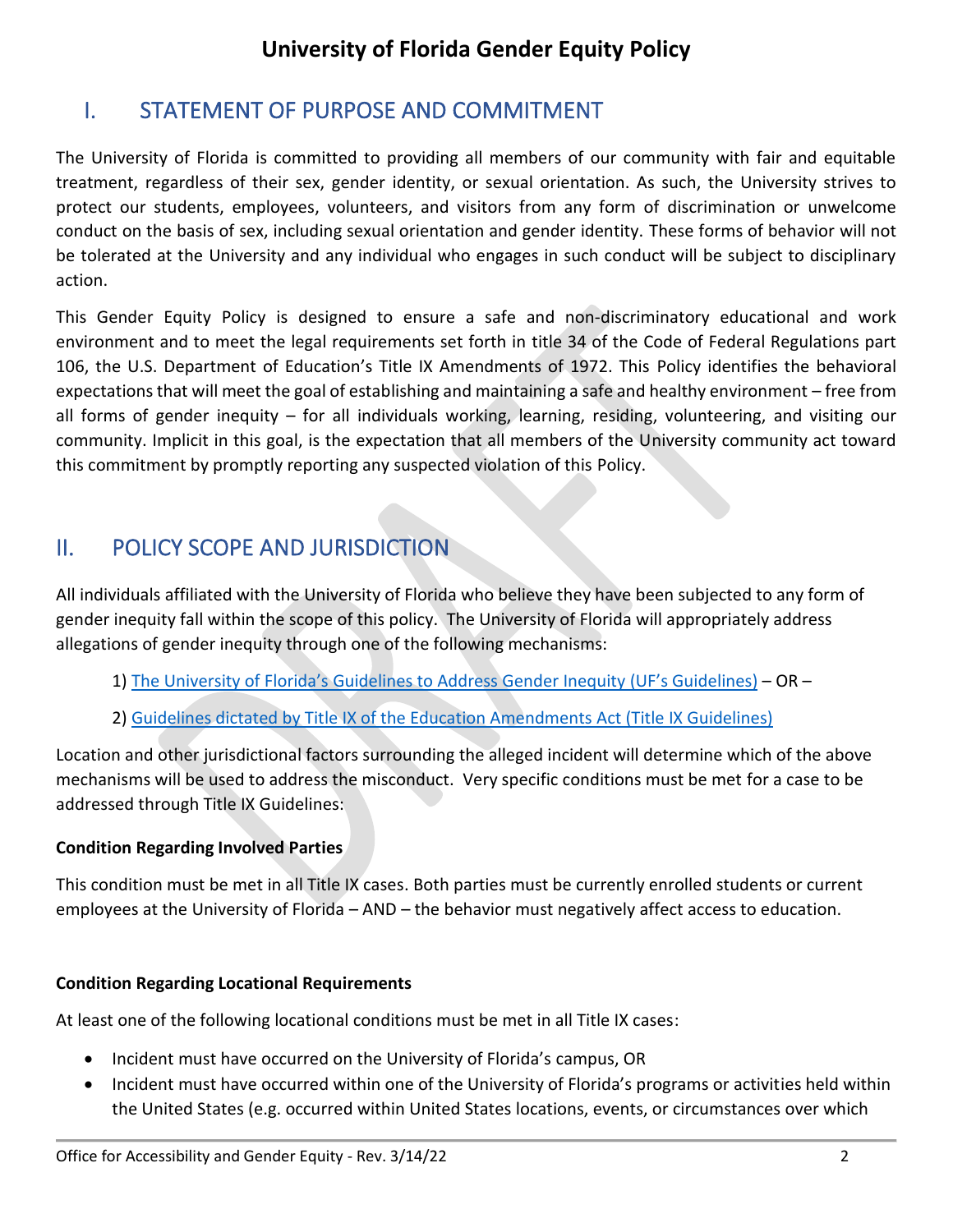the University of Florida exercised substantial control over both the respondent and the context in which the harassment occurs); OR

• Incident must have occurred within any property in the United States that is owned or controlled by the University of Florida, or a student organization officially recognized by the University of Florida.

Incidents that do not meet the conditions outlined above will be addressed through UF's Guidelines ([see](#page-9-1)  [Section VI.A. of this Policy\)](#page-9-1).

All incidents that do meet the conditions outlined above must, by federal law, be addressed through Title IX Guidelines [\(see Section VI.B. of this Policy\)](#page-13-0).

The Office for Accessibility and Gender Equity is responsible for overseeing the process by which the University of Florida addresses alleged gender inequity violations; this process has no relationship to the criminal justice system and will not result in any arrest or incarceration. Parties have the right to report their allegations through the criminal court system in addition to, or in lieu of, the University's process. However, if both processes are initiated, they will be completely separate and result in separate outcomes. The University's ultimate goal pursuant to this Policy is to eliminate the unwanted and/or unlawful behavior, prevent its recurrence, and address its effects on the Complainant and the University community.

## <span id="page-2-0"></span>III. DEFINITIONS

The following definitions clarify key terminology used in this Policy.

**Advisor -** A person whom Complainants and Respondents are entitled to have with them anytime they participate in the investigation and resolution process who is there to provide support throughout the process. The Advisor may observe the proceedings and provide guidance to their Party. In hearings, the Advisor conducts cross-examination on behalf of the Complainant or the Respondent.

**Complainant -** The individual(s) who is alleged to be the victim of conduct that could constitute prohibited conduct under this Policy.

**Consent -** Consent is an act or statement that is knowing, freely given, and mutually understood to communicate a willingness to engage in the activity. It is the responsibilityof each person involved in any sexual act to ensure that they have the Consent of the other(s).

- The existence of a dating or sexual relationship between the people involved, or the existence of a past sexual encounter, is not by itself an indication of Consent for any current or future sexual encounter.
- Consent cannot be obtained by force, threat, Coercion, or by causing a reasonable fear of imminent injury.
- For sexual activity to be consensual, Consent must be ongoing throughout the sexual encounter. A person can withdraw Consent at any time. Consent to one sexual act does not automatically constitute Consent to another sexual act.
- A person withdraws Consent by clearly communicating withdrawal through words or actions.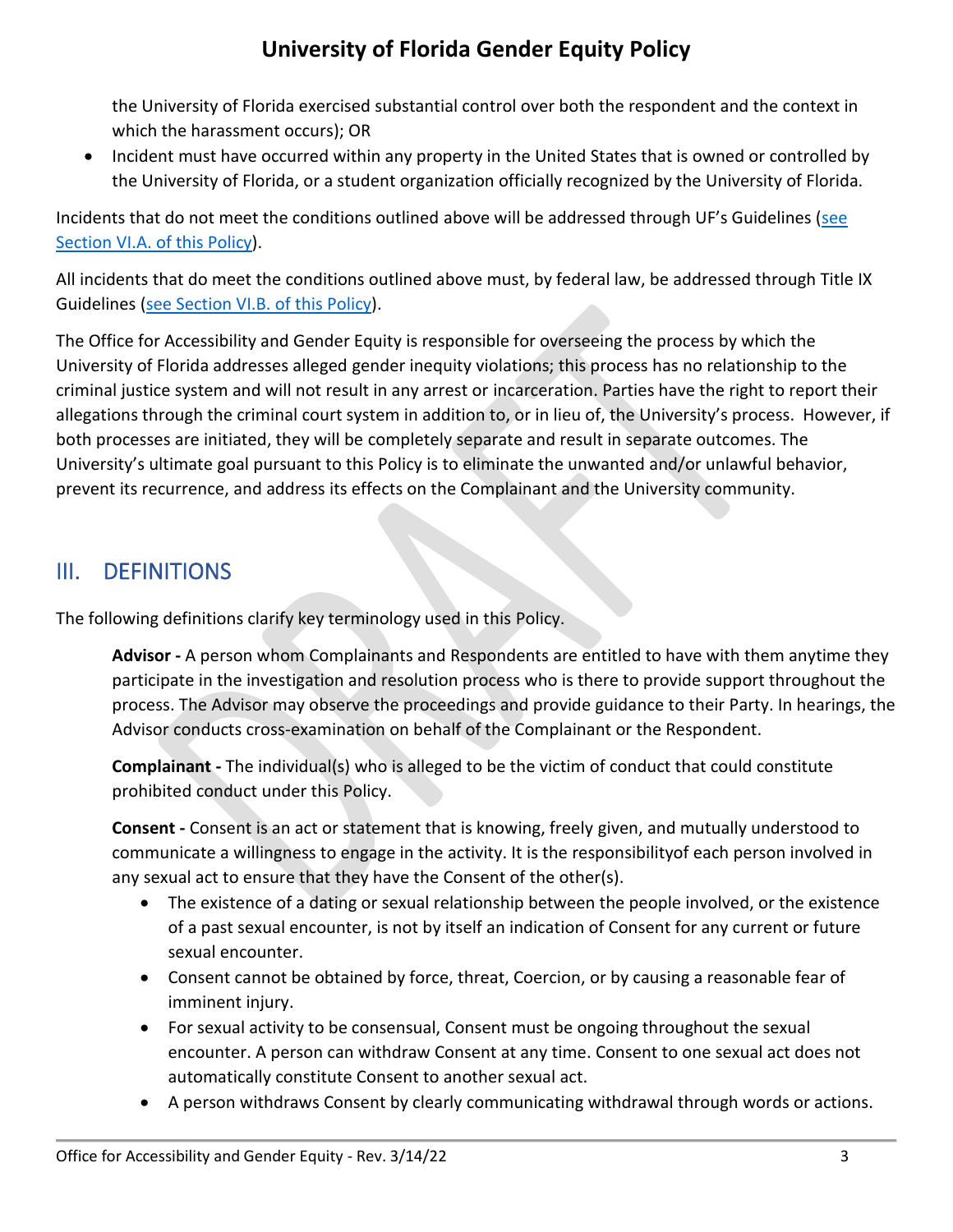- Consent to engage in sexual activity with one person does not automatically constitute Consent to engage in sexual activity with another person.
- Lack of protest or resistance, alone, is not Consent.
- A person who is Incapacitated cannot give Consent.

**Formal Complaint -** A document filed by a Complainant (meaning a document or electronic submission (such as by electronic mail) that contains the Complainant's physical or digital signature, or otherwise indicates that the Complainant is the individual filing the Formal Complaint) alleging misconduct against a Respondent and requesting that the University investigate the allegation of prohibited conduct. A Formal Complaint may be filed with the University Title IX Coordinator in person, by mail, or by electronic mail, by using the contact information provided in this Policy, and by any additional method identified in this Policy. Formal Complaint also refers to a document signed by the University Title IX Coordinator alleging misconduct against a Respondent. Where the University Title IX Coordinator signs a Formal Complaint, the University Title IX Coordinator is not a Complainant or otherwise a Party.

**Investigative Report -** The report that is generated at the conclusion of an investigation into allegations of prohibited conduct that violated this Policy.

**Officials with Authority -** An employee of the University who has the ability to implement corrective measures on behalf of the institution. Officials with Authority must report gender equity violations to the Title IX Coordinator or their deputies. The obligation to report applies whenever an Official with Authority receives, in the course and scope of employment, information about the alleged misconduct and Policy violation. The report must include all information known to the employee that would be relevant to an investigation or redress of the incident, including whether the alleged victim has expressed a desire for confidentiality.

**Party or Parties -** The Complainant(s) and the Respondent(s).

**Preponderance of Evidence -** The burden of proof that applies under this Policy, which means that the evidence presented supports the finding that it is more likely than not that the Respondent violated this Policy. The burden of proof is on the University.

**Report -** Information brought to the attention of an Official with Authority alleging conduct prohibited under this Policy; a Report is not considered to be a Formal Complaint. A Party may bring a Report and then subsequently file a Formal Complaint.

**Respondent** - The individual(s) alleged to be the perpetrator of conduct that may constitute prohibited conduct under this Policy.

**Sexual Violence** - Any sexual act perpetrated against a person's will, including but not limited to the use of physical force or threats, or in circumstances in which the person is unable, due to Incapacitation, to give Consent. Acts falling into the category of sexual violence include but are not limited to nonconsensual sexual intercourse.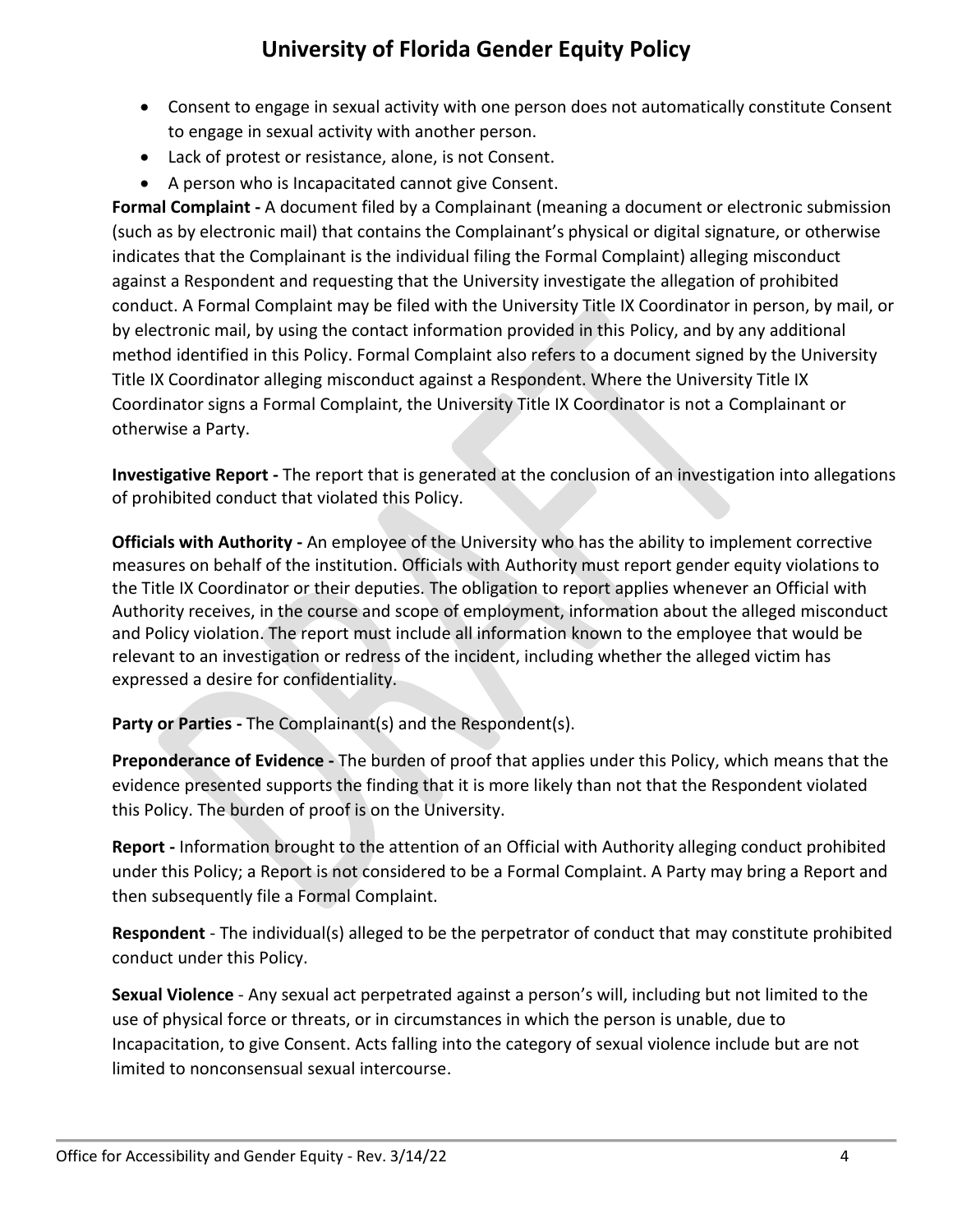**Substantiated** - The information gathered through the investigation supports a finding that the Respondent has violated this Policy, by a preponderance of the evidence.

**Supportive Measures** - Non-disciplinary, non-punitive individualized services offered as appropriate, as reasonably available, and without fee or charge to Parties before or after the filing of a Formal Complaint or where no Formal Complaint has been filed. Supportive Measures are designed to restore or preserve equal access to the University's education programs or activities without unreasonably burdening the other Party, including measures designed to protect the safety of all Parties or the University's educational and work environment or deter conduct prohibited under the Policy.

**Unsubstantiated, Inconclusive** - The information gathered through the investigation does not allow for the establishment of facts or supported conclusions necessary to render a finding that misconduct occurred (i.e., a lack of information prevents the investigator from making a conclusive finding), by the preponderance of the evidence.

**Unsubstantiated, No Misconduct** - The information gathered though the investigation supports the finding that no violation of the Policy occurred (i.e., sufficient information exists for the investigator to conclude that the alleged misconduct did not occur).

# <span id="page-4-0"></span>IV. PROHIBITED CONDUCT

### <span id="page-4-1"></span>Prohibited Conduct under UF's Guidelines

The following conduct is prohibited under UF's Guidelines:

**Gender-Based Discrimination –** Discrimination that involves treating someone unfavorably because of that person's sexual orientation or gender identity.

**Gender-Based Harassment –** A wide range of offensive behaviors (verbal or non-verbal actions of aggression, intimidation, and hostility) based on gender, sex, sexual orientation, gender identity, and gender expression. These behaviors do not need to be of a sexual nature but must place the receiving person in reasonable fear of physical harm, or objectively disrupt or interfere with their employment, education, or other activities related to their role at the University.

**Relationship Violence –** Relationship Violence encompasses both dating and domestic violence. Dating violence is violence or a threat of harm between people who have or have had a relationship of a romantic or intimate nature, not living together in the same household. Domestic violence is violence or a threat of harm between family members or individuals living in the same household.

**Non-consensual Intimate Touching –** Any unwelcome intentional sexual touching of another, which does not constitute sexual violence, without the consent of the other person or in circumstances in which the person is unable, due to incapacitation, to give consent.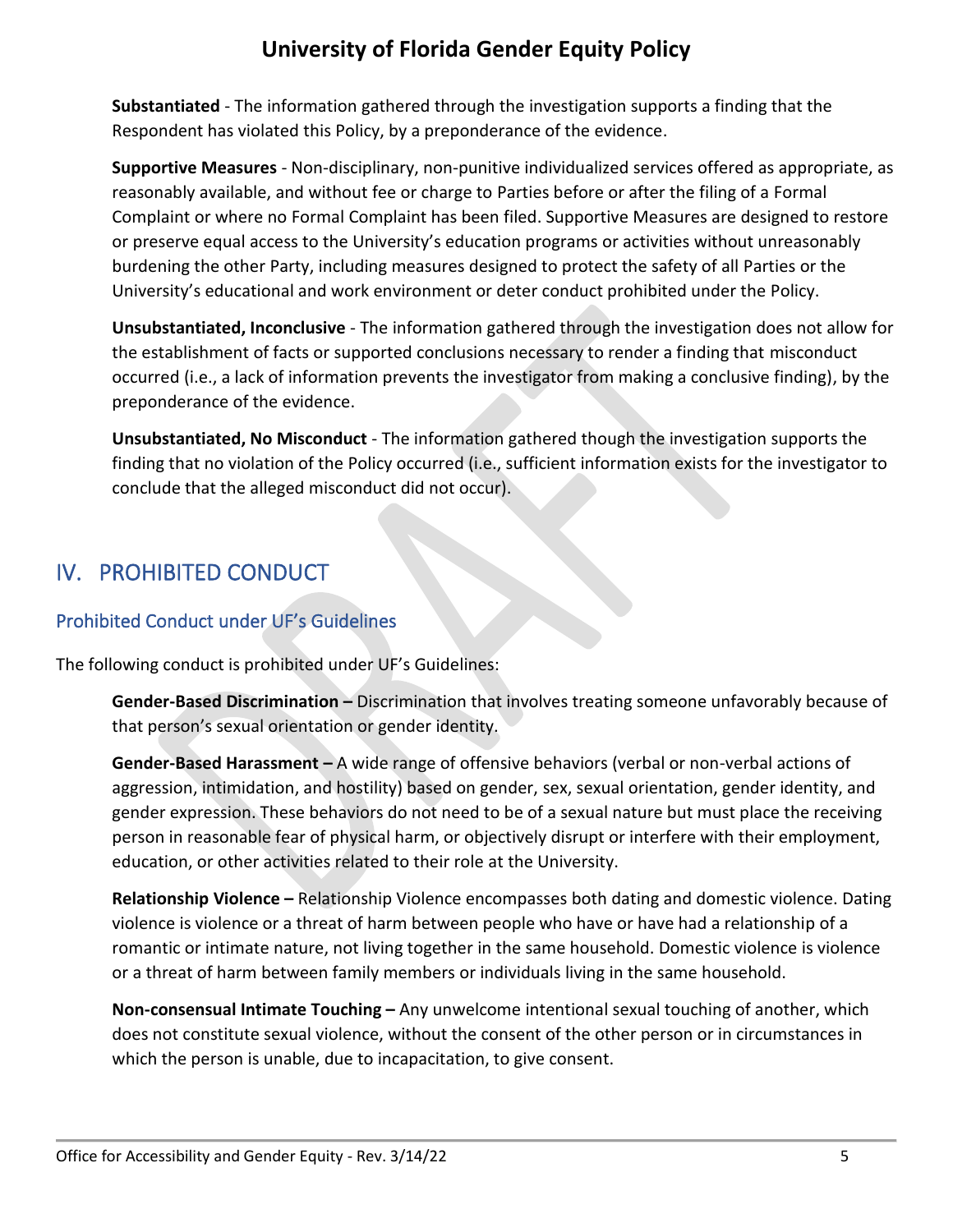**Non-consensual Sexual Penetration –** A category of sexual assault defined as any anal, vaginal, or oral penetration with an object or body part by a person(s) upon another person, without the consent of the other person or in circumstances in which the person is unable, due to incapacitation, to give consent.

**Pregnancy Discrimination –** Unfavorable treatment due to pregnancy or parental status.

**Sexual Assault –** A form of sexual misconduct that includes a broad range of sexual acts that are unwanted by one party and do not have the knowing consent of all parties involved. Sexual Assault can be categorized as either Non-consensual Intimate touching or Non-consensual Sexual Penetration. Specific types of Sexual Assault include (but are not limited to): forcible touching, kissing, fondling, oral copulation, and intimate partner violence.

**Sexual Exploitation –** Taking non-consensual sexual advantage of an individual for the purpose of sexual gratification, financial gain, retribution, personal advantage, or any other illegitimate purpose. Examples include (but are not limited to) the following: observing, photographing, recording, or streaming another individual's identifiable nudity, private parts, or sexual activity without their knowledge or consent – or – allowing another to observe, photograph, record or stream consensual sexual activity without the knowledge or consent of those in the act, causing or attempting to cause the incapacitation of another for the purpose of taking sexual advantage, distributing sexually explicit materials of another without their consent and/or the consent of the recipient, and knowingly exposing another to a sexually transmitted infection/disease without their knowledge/consent.

**Sexual Harassment–** Unwelcome sexual advances, requests for sexual favors, or other verbal or physical conduct of a sexual nature directed at a person that places another person in reasonable fear of physical harm, or objectively disrupts employment, education, research, living, or other activities.

**Stalking/Cyberstalking –** A course of conduct committed with the intent to kill, injure, harass, or intimidate another person that either place the person in reasonable fear of the death of, or serious bodily injury to, that person, an immediate family member, a spouse or an intimate partner of that person; or causes, attempts to cause, or would be reasonably expected to cause substantial emotional distress to a person listed above.

### <span id="page-5-0"></span>Prohibited Conduct under Title IX

The following conduct is prohibited under Title IX Guidelines:

**Quid Pro Quo Harassment -** An employee of the University conditioning the provision of an aid, benefit, or service of the University on an individual's participation in unwelcome sexual conduct;

**Sexual Harassment -** Unwelcome sexual conduct determined by a reasonable person to be so severe, pervasive, and objectively offensive that it effectively denies an individual equal access to the University's education program or activity;

**Sexual Assault -** Any sexual act directed against another person, without the consent of the victim, including instances where the victim is incapable of giving consent. This includes the following: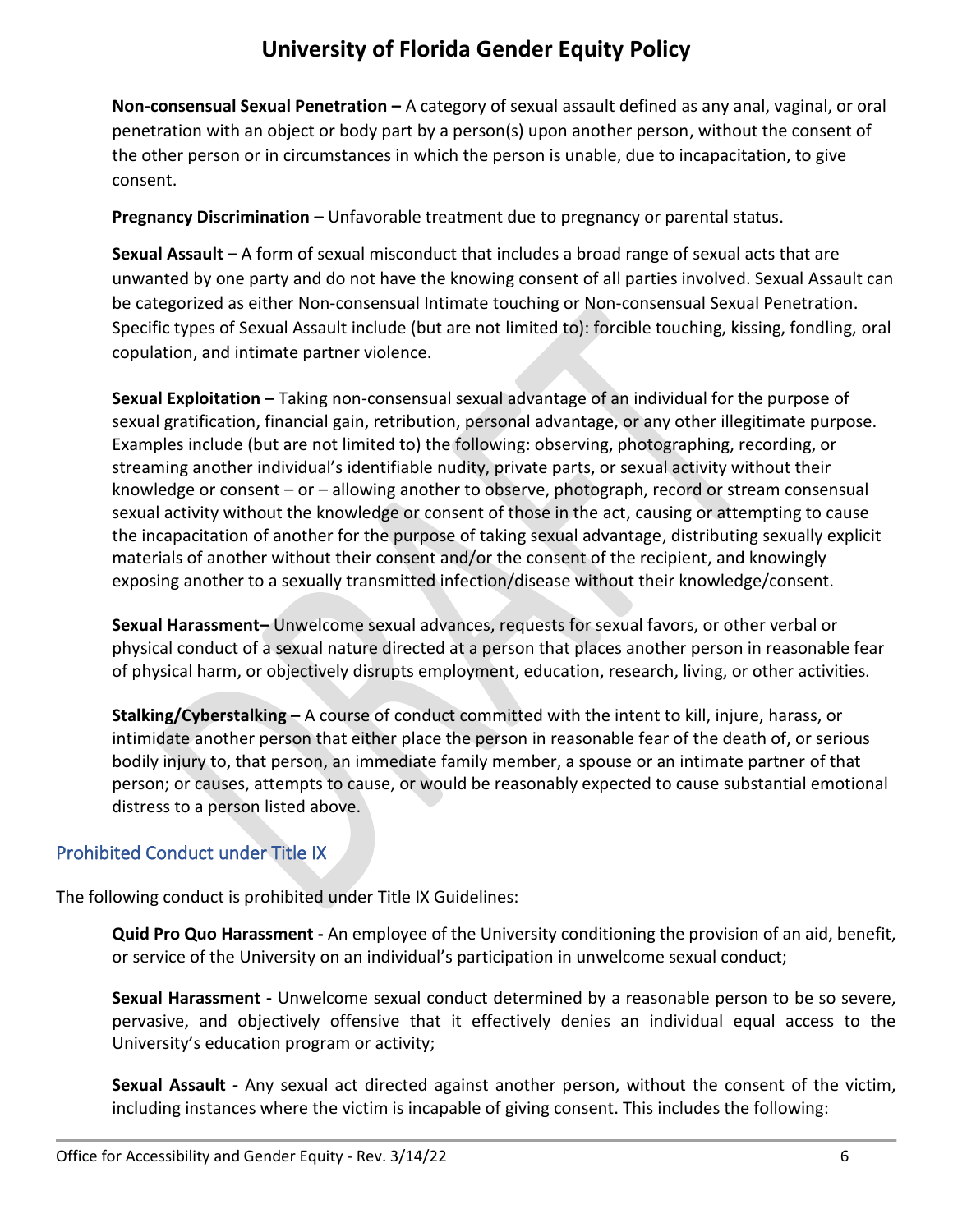*Rape:* The penetration, no matter how slight, of the vagina or anus, with any body part or object, or oral penetration by a sex organ of another person, without the consent of the victim. This offense includes the rape of both males and females;

*Fondling:* The touching of the private body parts of another person for the purpose of sexual gratification, without the consent of the victim, including instances where the victim is incapable of giving consent because of their age or because of their temporary or permanent mental or physical incapacity;

*Incest:* Sexual intercourse between persons who are related to each other within the degrees wherein marriage is prohibited by law; or

*Statutory Rape:* Sexual intercourse with a person who is under the statutory age of consent.

**Domestic Violence -** A felony or misdemeanor crime of violence committed: (a) by a current or former spouse or intimate partner of the victim; (b) by an individual with whom the victim shares a child in common; (c) by an individual who is cohabitating with, or has cohabitated with, the victim as a spouse or intimate partner; (d) by an individual similarly situated to a spouse of the victim under the domestic or family violence laws of the jurisdiction in which the felony or misdemeanor crime of violence occurred; (e) by any other individual against an adult or youth victim who is protected from that individual's acts under the domestic or family violence laws of the jurisdiction in which the felony or misdemeanor crime of violence occurred.

**Dating Violence -** Violence committed by an individual who is or has been in a social relationship of a romantic or intimate nature with the victim. The existence of such a relationship shall be determined based on the Reporting individual's statement and with consideration of the length of the relationship, the type of relationship, and the frequency of interaction between the individuals involved in the relationship. This includes, but is not limited to, sexual or physical abuse or the threat of such abuse. Dating violence does not include acts covered under the definition of domestic violence.

**Stalking -** Engaging in a course of conduct directed at a specific individual that would cause a reasonable person to: (a) fear for the individual's safety or the safety of others; or (b) suffer substantial emotional distress. For the purposes of the Stalking definition: Course of conduct means two or more acts, including acts in which the stalker directly, indirectly, or through third Parties, by any action, method, device, or means, follows, monitors, observes, surveils, threatens, or communicates to or about an individual, or interferes with an individual's property. Reasonable person means a reasonable person under similar circumstances and with similar identities to the victim. Substantial emotional distress means significant mental suffering or anguish that may, but does not necessarily, require medical or other professional treatment or counseling.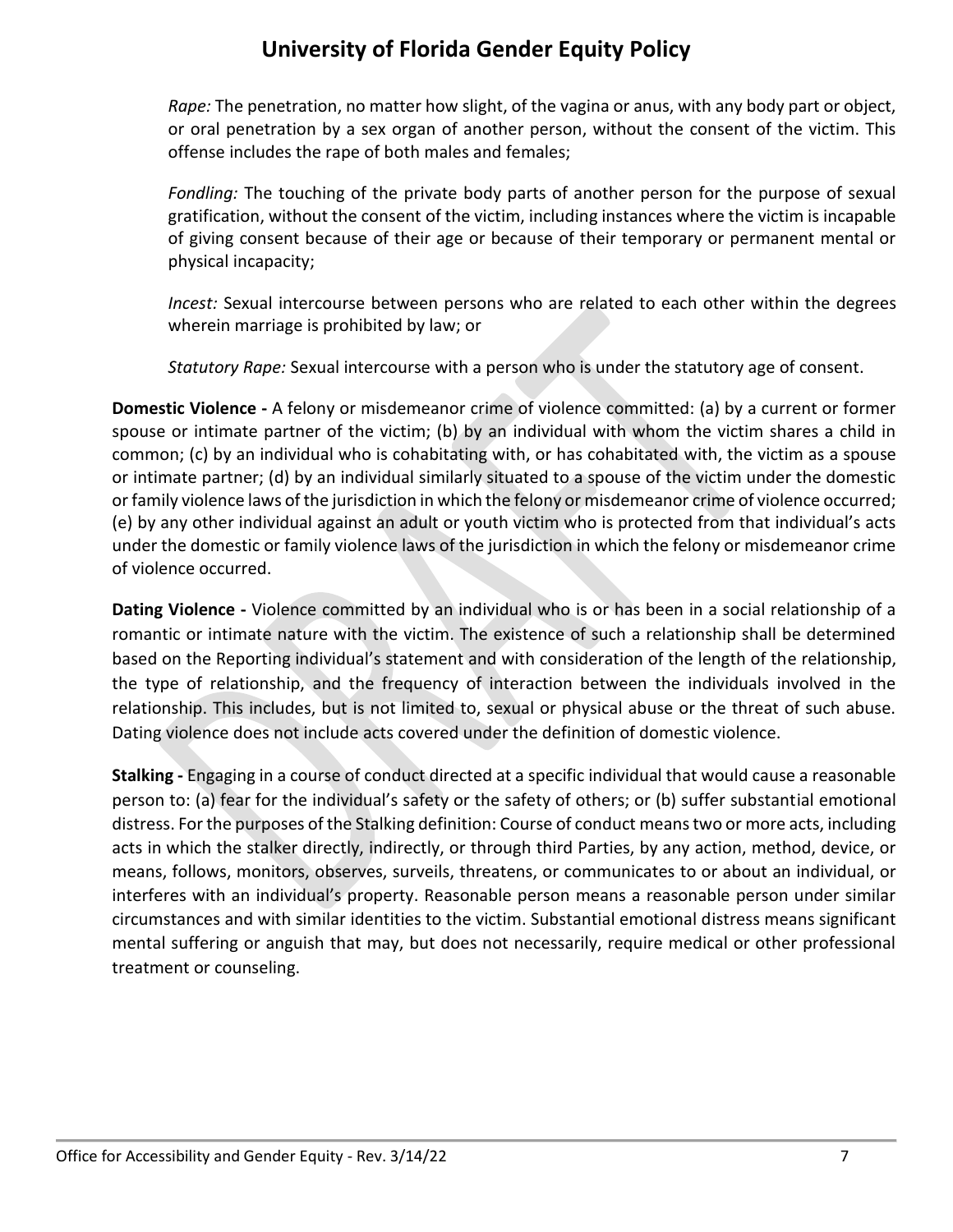# <span id="page-7-0"></span>V. REPORTING MECHANISMS AND OPTIONS

A wide variety of resources are available to assist those who have experienced gender or sexual-based discrimination, harassment, and interpersonal violence. The first step for individuals considering whether to make a report is to decide if they want to seek out confidential support and stop there, or officially report the alleged violation. Should an individual report an incident of alleged prohibited conduct, **they will not be required to move forward with an investigation if that is not desired** [\(see Section VI.B.](#page-13-0) for information on the Title IX Process). However, the University may continue to investigate if it believes that a threat to the safety and security of the community exists.

An individual can make a report through the resources listed below:

### **Confidential Resources**

Confidential Resources are available to provide individuals with assistance, support, and additional information and are prohibited from disclosing confidential information unless: (1) given consent by the person who disclosed the information; (2) there is an imminent threat of harm to self or others; (3) the conduct involves suspected abuse of a minor under the age of 18; or (4) as otherwise required or permitted by law or court order. Confidential Resources may be required to report non-identifying information for crime reporting purposes. The following Confidential Resources are available at the University:

- Office of Victim Services (OVS):<http://www.police.ufl.edu/victim-services/>
- Counseling & Wellness Center (CWC):<http://www.counseling.ufl.edu/cwc/>

### **Non-Confidential Resources**

Non-Confidential Resources are also available to provide individuals with assistance, support, and additional information, but may have broader obligations to report information that is shared with them. Non-Confidential Resources will make reasonable efforts to respect and safeguard the privacy of the individuals involved. To this end, concerns about Prohibited Conduct will only be shared with University representatives responsible for assessment, investigation, or resolution of the Report or otherwise properly responding to issues raised, and to the extent required by law or court order. The following Non-Confidential Resources are available at the University:

- Reporting Form: [https://cm.maxient.com/reportingform.php?UnivofFlorida&layout\\_id=20](https://cm.maxient.com/reportingform.php?UnivofFlorida&layout_id=20)
- Title IX Coordinator: (352) 273-1094
- UFPD: (352) 392-1111
- Gainesville Police Department: (352) 955-1818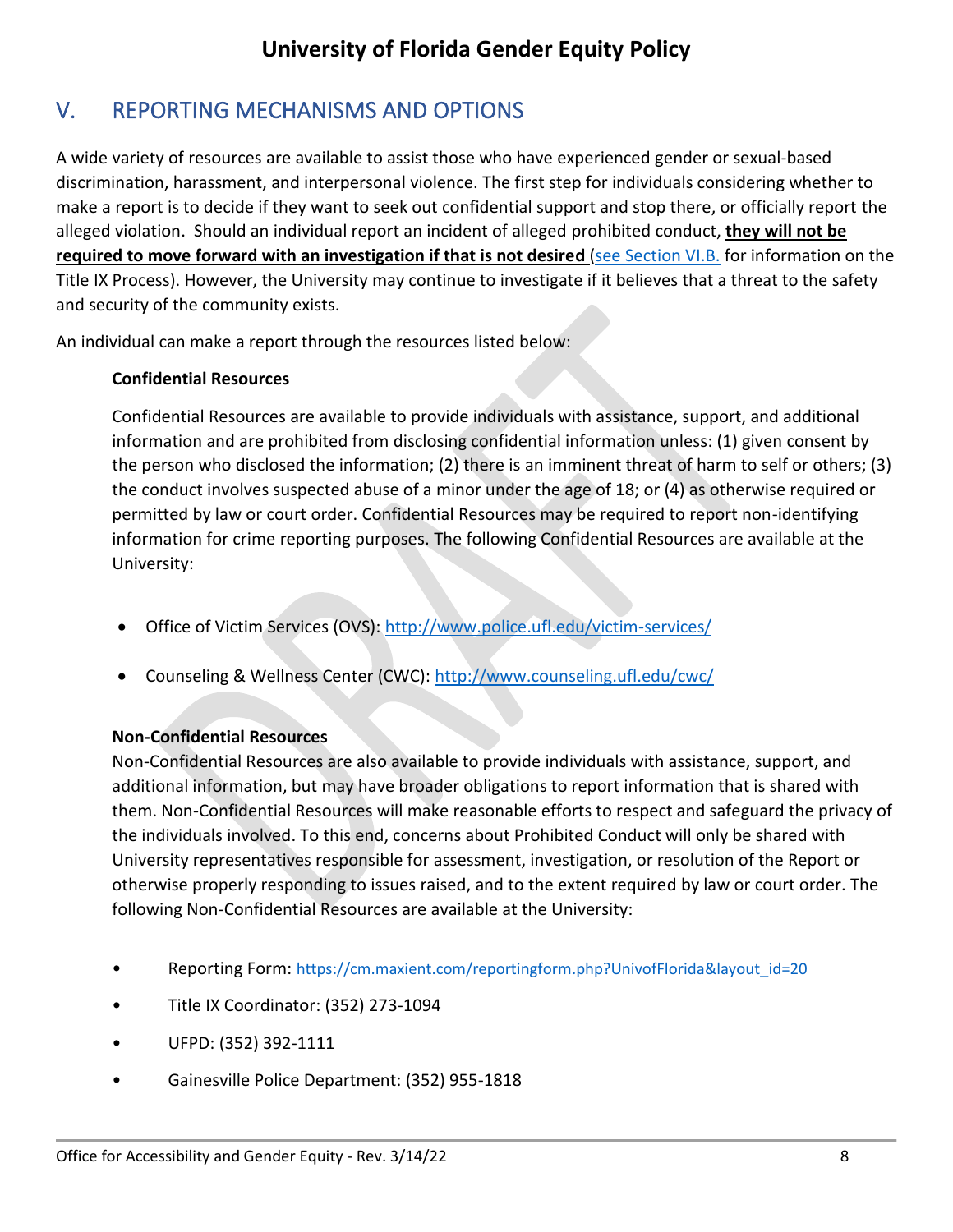Once notified of an alleged Policy violation, the Office for Accessibility and Gender Equity communicates with the Parties involved to provide the information and support they need to decide the best options for them moving forward. Complainants will decide whether to choose a formal investigation, request an informal resolution, or defer further action in the matter. In some circumstances, Supportive Measures may be identified to provide immediate relief to Parties as they move through the process; the Title IX Coordinator or their designee will assist and oversee the implementation of these measures.

### **Timeframe for Filing Formal Complaints**

Complainants and other reporting individuals are encouraged to report any violation of this Policy as soon as possible in order to maximize the University's ability to respond promptly and effectively. Reports and Formal Complaints may be made at any time without regard to how much time has elapsed since the incident(s) in question. If the Respondent is no longer a student or employee at the time of the Report or Formal Complaint, the University may not be in a position to gather evidence sufficient to reach a determination as to the Formal Complaint and/or the University may not be able to take disciplinary action against the Respondent. However, the University will still seek to provide support for the Complainant and seek to take steps to end the Prohibited Conduct, prevent its recurrence, and address its effects.

### **Amnesty in Reporting**

The University community encourages the reporting of Prohibited Conduct. Parties or witnesses may be hesitant to report Prohibited Conduct or participate in an investigation because they fear that they themselves may be in violation of certain policies, such as underage drinking or illicit drug use at the time of the incident. To encourage reporting under this Policy and participation in the investigation process, the University will not pursue disciplinary action against Complainants, Respondents, or witnesses for disclosure of minor policy violations—such as illegal personal consumption of drugs or alcohol—where such disclosures are made in connection with a good faith report or investigation of Prohibited Conduct. This provision does not apply to more serious allegations such as physical abuse of another or illicit drug or alcohol distribution that contributed to the commission of a Policy violation.

### **Presumption of Non-Responsibility**

A Respondent identified in a Formal Complaint is presumed to be not responsible for the alleged misconduct unless and until the Respondent is determined, by a preponderance of the evidence, to have violated the Policy.

#### **Retaliation**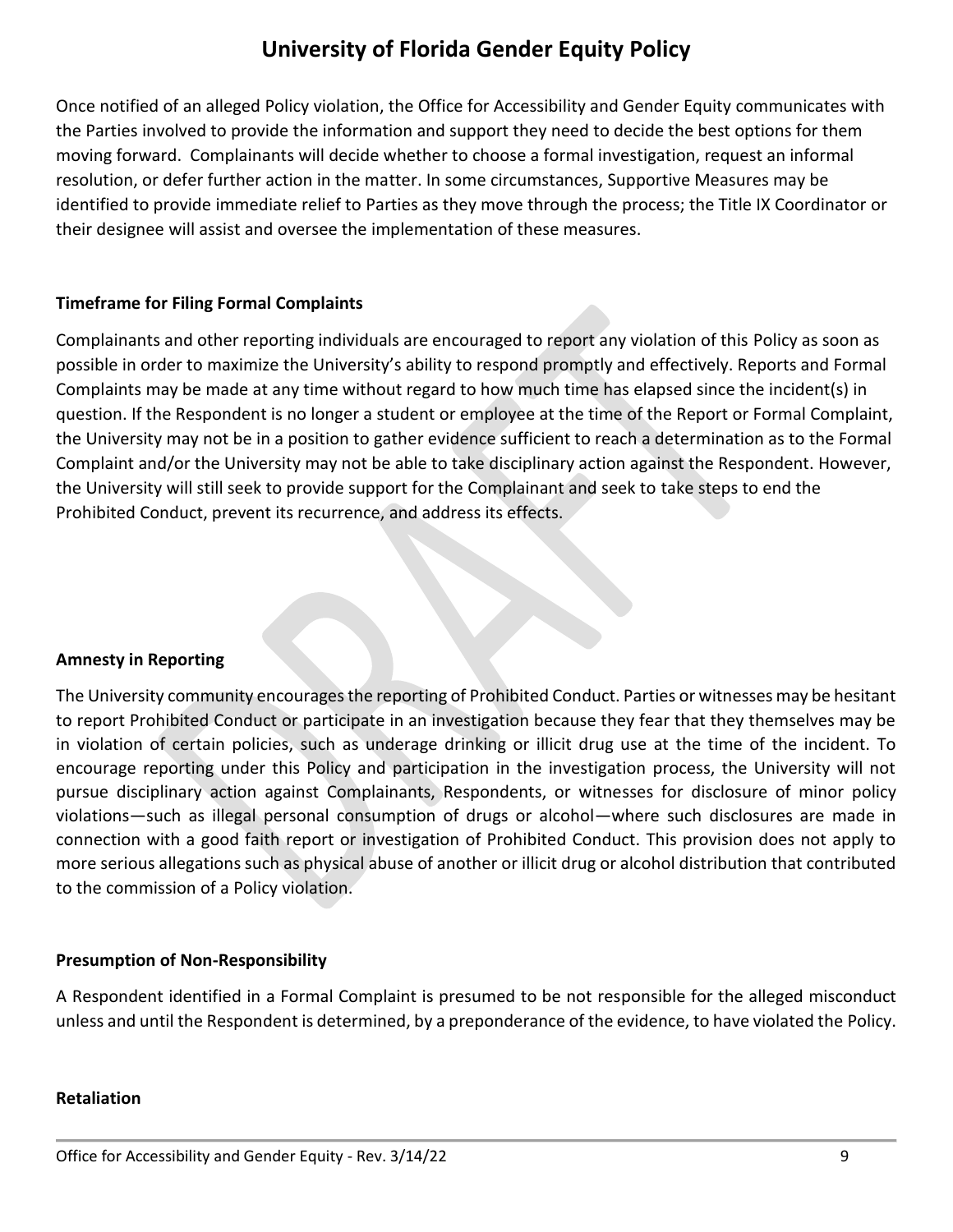No individual may intimidate, threaten, coerce, or discriminate against any individual for the purpose of interfering with any right or privilege secured by this Policy or because an individual has made a Report or Formal Complaint, testified, assisted, or participated or refused to participate in any manner in an investigation, proceeding, or hearing under this Policy.

Any individual who makes a materially false statement in bad faith during the course of an investigation, proceeding, or hearing under this Policy, may be subject to disciplinary action.

### <span id="page-9-0"></span>VI. PROCESSES AND PROCEDURES

### <span id="page-9-1"></span>A. UF's Guidelines

(Please Note: If an incident meets the Title IX conditions outlined in Section II of this policy, the Title IX Guidelines apply instead of the following guidelines; please [refer to Section VI.B.\)](#page-13-0)

The oversight of UF's Guidelines falls under the Office for Accessibility and Gender Equity; this office is responsible for directing and coordinating all aspects of this process through completion of the investigative report as outlined below.

### <span id="page-9-2"></span>1. Violations Defined Under UF's Guidelines

A detailed listing of prohibited conduct under UF's Guidelines can be found in [Section IV.](#page-4-1)

### <span id="page-9-3"></span>2. Student Process

Students<sup>1</sup> directly involved in allegations of Policy violations (Complainant/Respondent) will be guided through the following process:

#### **Intake**

A member of the Office for Accessibility and Gender Equity will meet with the Complainant and will review the investigatory and adjudicatory processes, student rights, responsibilities, and options, available resources, and Supportive Measures. All questions will be answered, and at the culmination of the meeting(s), the Complainant will choose how they would like to move forward<sup>2</sup> (investigation, informal resolution, defer decision). If the Complainant decides to move forward with an investigation, the Office for Accessibility and Gender Equity will contact the Respondent to meet and thoroughly review the same information and answer

 $1$  In the case where the Respondent is both a student and an employee, the Complainant will have the choice of whether the case will be addressed through this student process or the employee process [\(Section VI.A.3.\)](#page-11-0).

 $^2$  In rare cases, the Title IX Coordinator may determine that it is necessary to move forward if there exists a serious threat to the Complainant or the community in general.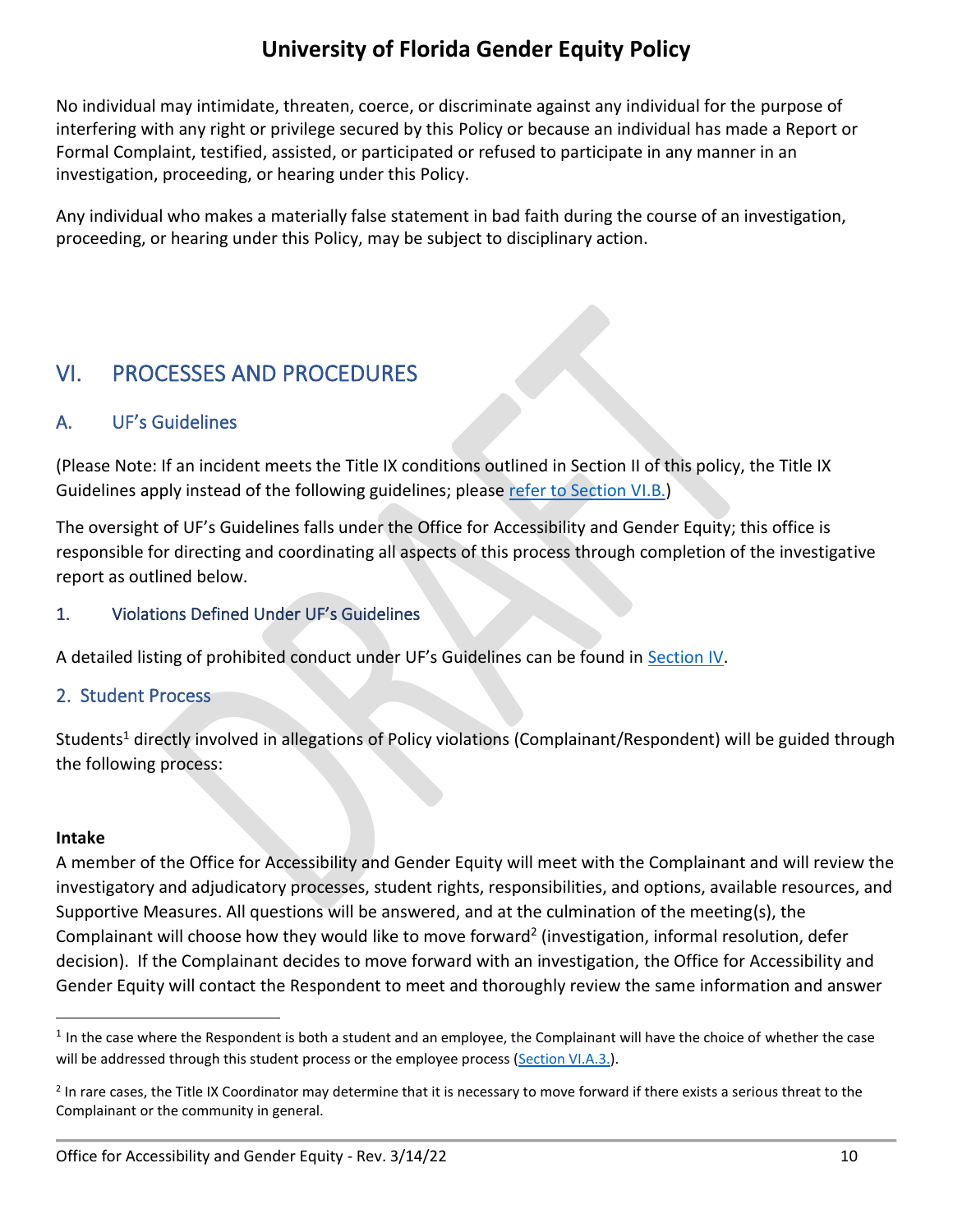all their questions. The case will then be forwarded for investigation and, from this point forward, the Complainant will no longer be able to maintain anonymity.

Alternatively, if an informal resolution is requested, the Complainant will identify how they would like the matter to be resolved (mediation, restorative justice, no contact order, apology, etc.). If the suggested resolution is appropriate and, if the Respondent agrees to move forward with an informal resolution, the Office for Accessibility and Gender Equity will oversee this process with both Parties. If the Complainant wishes to remain anonymous, it may be possible for the Office for Accessibility and Gender Equity to address the issue with the Respondent in general terms, thereby putting the Respondent on notice that the behavior must stop. If the Complainant chooses to defer their decision about moving forward, this will be documented, and further action will be discontinued unless the Complainant subsequently decides to move forward.<sup>3</sup>

### **Investigation**

An assigned Investigator from the Office for Accessibility and Gender Equity will begin by interviewing the Complainant to better understand the allegations and to obtain details of the interactions leading to the alleged violation(s). The Investigator will document all material information reported, accept related documents and materials, as available, and obtain a list of requested witnesses<sup>4</sup>, if any.

Typically, the Investigator will then interview the Complainant's witness(es) to obtain their insight and information on the allegations and collect documentation, as available.

After Complainant witness interviews conclude, the Investigator will contact the Respondent to arrange a meeting time. During this interview, the specific allegations will be reviewed, the Respondent will be asked to provide their perspective on the allegations and answer questions intended to clarify details of the case. The Respondent will also be asked to provide documents and materials, if available, and requested witness contact information, if any. Interviews with the Respondent's witnesses will occur next and material information will be collected as available.<sup>5</sup>

### **Investigative Report**

<sup>&</sup>lt;sup>3</sup> Given the numerous constraints associated with initiating an investigation after significant time has lapsed, allegations reported more than one year after the precipitating event(s) may not be able to be adjudicated through the Office of Student Conduct and Conflict Resolution. However, this does not preclude the Office for Accessibility and Gender Equity from providing support services and resources to the involved parties.

<sup>4</sup> Witnesses who do not have information associated with the specific allegations (i.e., character witnesses) will not be approved. Witness lists should include full name of witness, witness email address (preferred) or cell phone number and, a brief statement describing how the witness was involved/made aware of the allegations. The Investigator has the ultimate decision-making authority on what evidence/witnesses are material to the case.

<sup>&</sup>lt;sup>5</sup> Each investigation is handled individually and, therefore, might not follow the exact order outlined above. However, the process will be maintained in every investigation even when the order of interviews is adjusted. Throughout this process, the Investigator will typically follow up with parties/witnesses to make additional inquiries as new information is reported.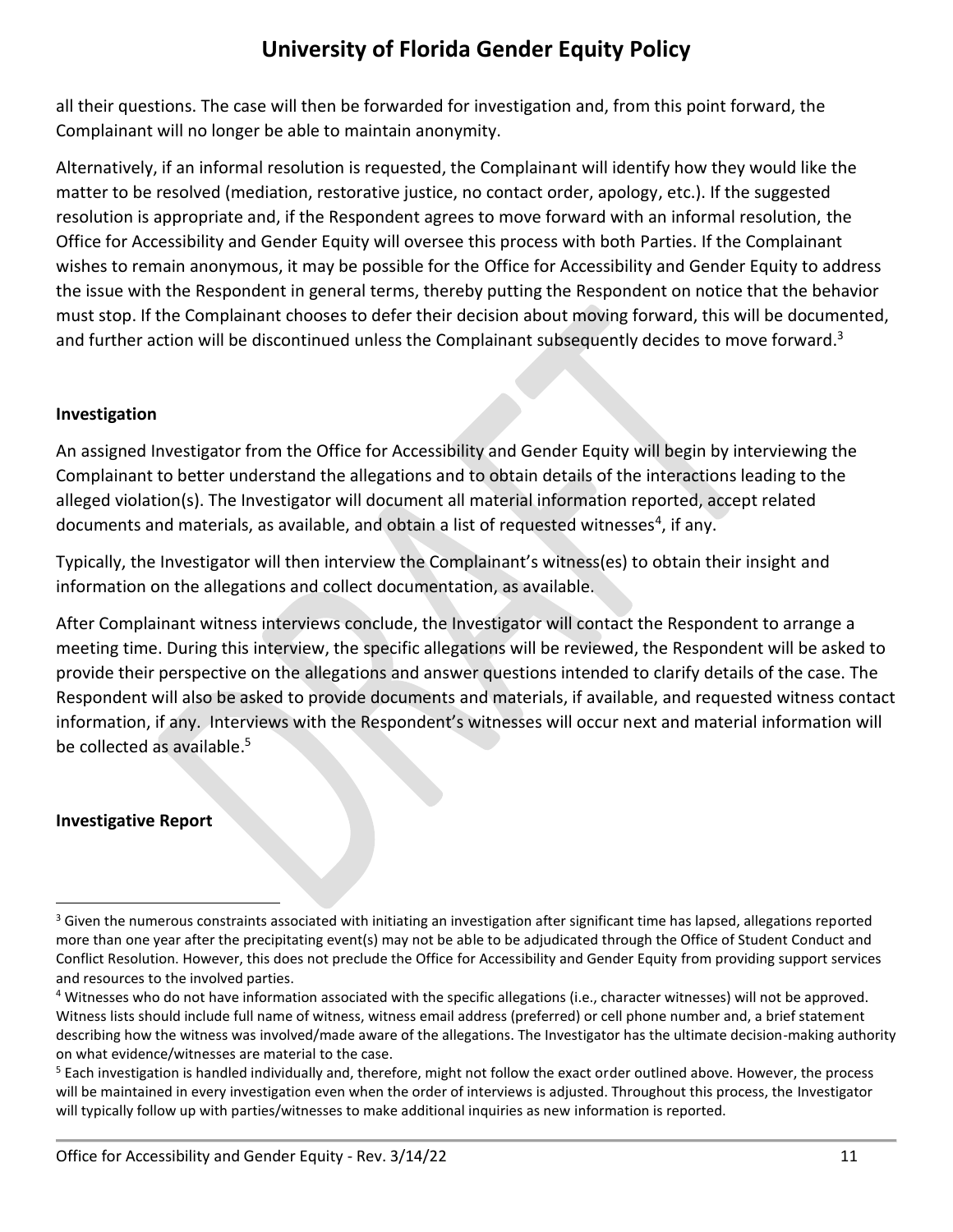At the culmination of a student investigation, the Investigator will compile all information into an Investigative Report. This Investigative Report will: a) identify the allegations reported, b) outline all individuals interviewed and the material information they reported and, c) present all supporting documents submitted as evidence. Both the Complainant and the Respondent will have the opportunity to review the Investigative Report. This Investigative Report does not determine an outcome or decide if the Respondent is responsible for the allegations reported; that decision falls under the purview of the Office of Student Conduct and Conflict Resolution (SCCR).

Once the Investigative Report is reviewed by both Parties, it will be forwarded to SCCR and, from this point forward, the Office for Accessibility and Gender Equity will no longer have jurisdiction over the case. However, the office will continue to maintain a supportive relationship with both Parties. The leadership in SCCR will be solely responsible for determining whether the information provided in the Investigative Report supports charging the Respondent with a violation of UF Regulation 4.040 – Student Honor Code and Student Conduct Code. SCCR will inform both Parties of its decision and will oversee any further adjudication or resolution associated with the case, including hearings, appeals, etc.

### <span id="page-11-0"></span>3. Employee Process

Employees<sup>6</sup> directly involved with allegations of Policy violations (Complainant/Respondent) will be guided through the following process:

### **Intake**

A member of the Office for Accessibility and Gender Equity will meet with the Complainant and will review the investigatory and adjudicatory processes, employee rights, responsibilities, and options, available resources, and Supportive Measures. Questions will be answered, and at the culmination of this review, the Complainant will choose how they would like to move forward<sup>7</sup> (investigation, informal resolution, defer decision). If the Complainant decides to move forward with an investigation, the case will then be forwarded for investigation and, from this point forward, the Complainant will no longer be able to maintain anonymity.

Alternatively, if an informal resolution is requested, the Complainant will identify how they would like the matter to be resolved (mediation, restorative justice, no contact, apology, etc.). If the suggested resolution is appropriate and, if the Respondent agrees to move forward with an informal resolution, the Office for Accessibility and Gender Equity will oversee this process with both Parties. If the Complainant wishes to remain anonymous, it may be possible for the Office for Accessibility and Gender Equity to address the

<sup>&</sup>lt;sup>6</sup> In the case where the Respondent is both a student and an employee, the Complainant will have the choice of whether the case will be addressed through this student process or the employee process [\(Section VI.A.3.\)](#page-11-0).

 $<sup>7</sup>$  Depending on a number of factors (seriousness of the alleged conduct, length of time since precipitating incident, current impact of</sup> the reported conduct, etc.), the Title IX Coordinator may determine a full formal investigation is not an appropriate option moving forward. However, this does not preclude the Office for Accessibility and Gender Equity from assisting the employee with alternative resolutions and/or support services.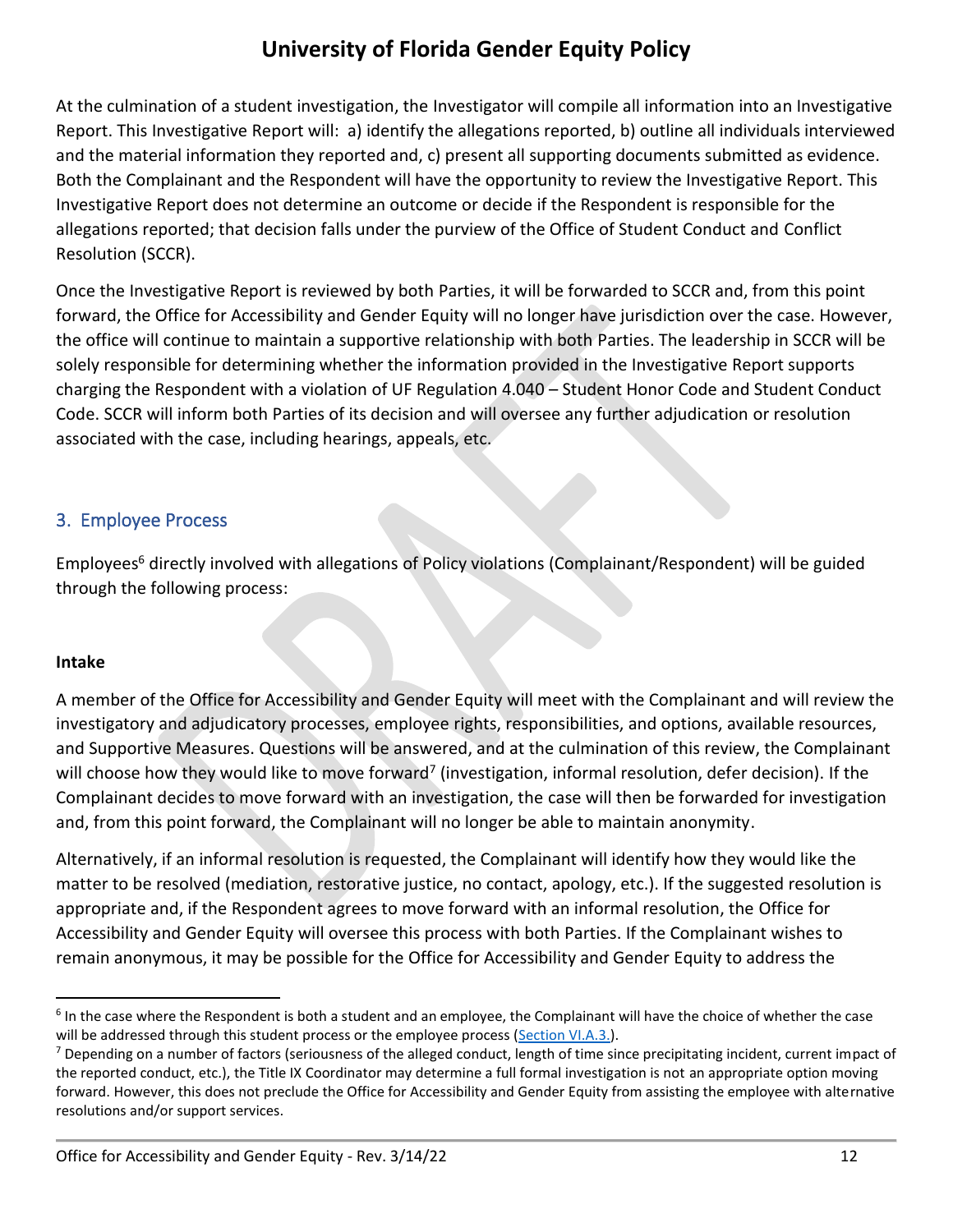allegations with the Respondent without revealing the identity of the Complainant, thereby putting them on notice that the alleged behavior will not be tolerated.

If the Complainant chooses to defer their decision about moving forward, this will be documented, and further action will cease until the Complainant decides to move forward. However, if the safety of the Complainant or the University community is at risk, then the Office for Accessibility and Gender Equity may determine further action is necessary to ensure the safety of the University community.

### **Investigation**

University regulations require employees to participate in an investigation when contacted by the Office for Accessibility and Gender Equity. Additionally, employees have the duty to cooperate and be honest and are prohibited from withholding information, impairing, or obstructing the process. Failure to comply with these requirements could result in disciplinary action.

At the onset of the investigation, the assigned Investigator from the Office for Accessibility and Gender Equity will send both the Complainant and the Respondent a notification of investigation and a summary of the allegations.

An Investigator will then interview the Complainant to better understand the allegations and obtain details of the interactions leading to the alleged violation(s). The Investigator will document all material information reported, accept related documents and materials, if available, and obtain a list of requested witnesses, if any.<sup>8</sup> The Investigator will then interview the Complainant's witnesses to obtain their insight and information on the allegations and collect documentation as available.

After Complainant's witness interviews conclude, the Investigator will contact the Respondent to arrange a meeting time. During this interview, the specific allegations will be reviewed, the Respondent will be asked to provide their perspective on the allegations and to answer questions intended to clarify details of the case. The Respondent will also be asked to provide related documents/materials, if available, and requested witness contact information, if any. Interviews with the Respondent's witnesses will occur next and material information will be collected as available.<sup>9</sup>

### **Investigative Report**

At the culmination of an employee investigation, the Investigator will compile all information into an Investigative Report. This Investigative Report will: identify the allegations reported, outline all witnesses

<sup>&</sup>lt;sup>8</sup> Witnesses who do not have information associated with specific allegations (i.e., character witnesses) will not be interviewed. Witness lists should include a) full name of witness, b) contact email (preferred) or cell phone number and, c) a brief statement describing how the witness was involved/made aware of the allegations. The Investigator has the ultimate decision-making authority on what evidence/witnesses are material to the case.

<sup>&</sup>lt;sup>9</sup> Each investigation is handled individually and, therefore, might not follow the exact order outlined above. However, the process will be maintained in every investigation even when the order of interviews is adjusted. Throughout this process, the Investigator will typically follow up with parties/witnesses to make additional inquiries as new information is reported.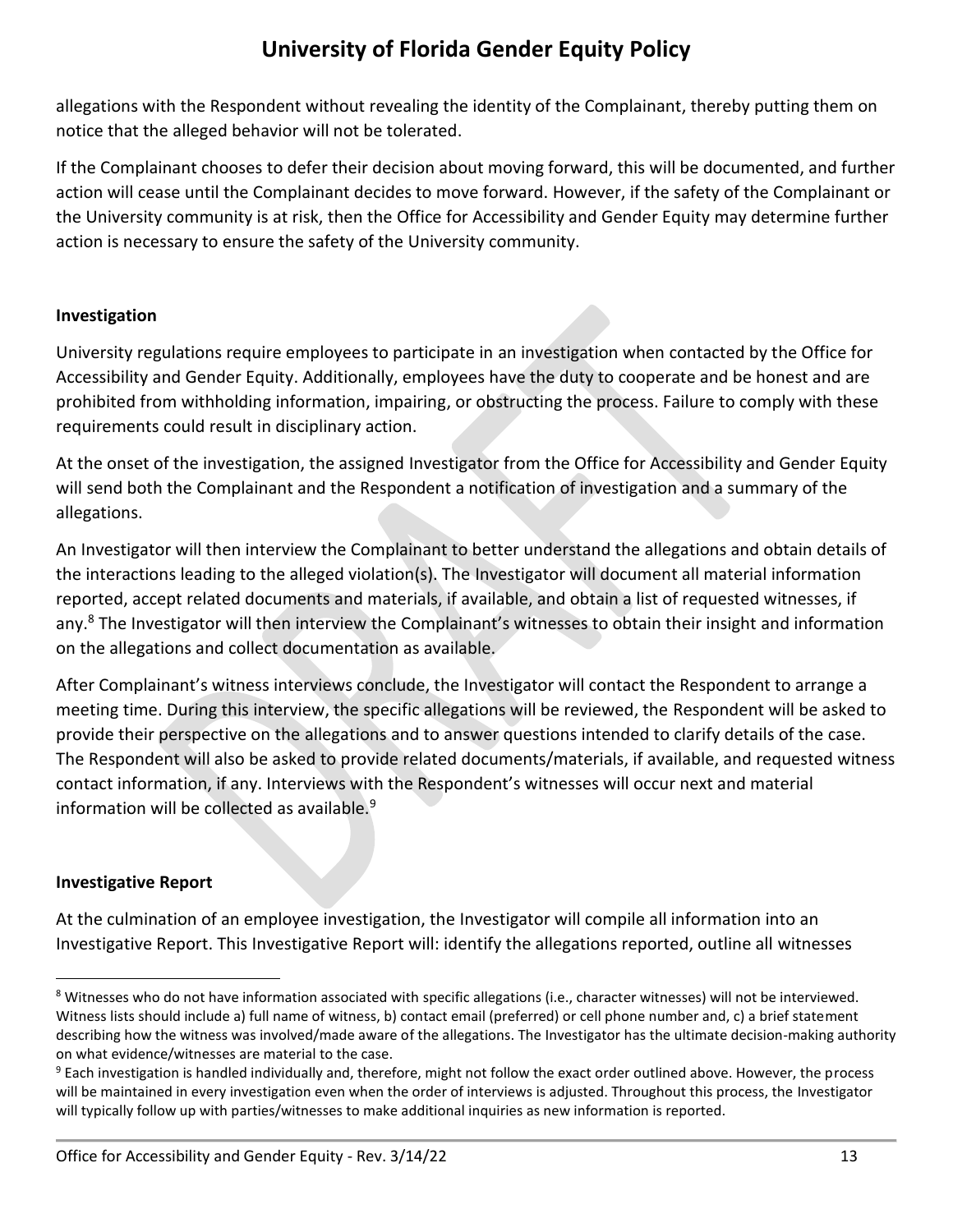interviewed and the material information each reported, present all supporting documents submitted, and summarize the findings.

Using the preponderance of the evidence standard, the Investigator will make one of the following findings for each allegation:

**Substantiated –** The information gathered through the investigation supports a finding that the Respondent has violated the specified Policy violation(s); UFHR will be notified of the finding and will likely recommend corrective action in these cases.

**Unsubstantiated, Inconclusive –** The information gathered through the investigation does not allow for the establishment of facts or supported conclusions necessary to render a finding that a Policy violation occurred (i.e., a lack of information prevents the Investigator from making a conclusive finding).

**Unsubstantiated, No Misconduct –** The information gathered though the investigation supports the finding that no violation of the Policy occurred (i.e., sufficient information exists for the Investigator to conclude that the alleged Policy violation did not occur).

Once the Investigative Report is reviewed and finalized, it will be forwarded to the Department/College leadership and UFHR to determine the need for appropriate employee action. Copies of the Investigative Report will also be provided to the Complainant and the Respondent. Upon distribution of the finalized Investigative Report, the Office for Accessibility and Gender Equity will no longer be involved in the case and will have no decision-making authority regarding employee action or follow up.

### <span id="page-13-0"></span>B. Title IX Guidelines

These guidelines apply only if the incident met the Title IX conditions outlined in Section II of this policy. If not, please [refer to Section VI.A.](#page-9-1)

Pursuant to 34 CFR § 106.30, the investigatory and adjudication process for Title IX will be referred to in this Policy as the "Grievance Process."

### <span id="page-13-1"></span>1. Violations Defined Under the Title IX Guidelines

A detailed listing of prohibited conduct under Title IX can be found in [Section IV.](#page-5-0)

Upon review, alleged Policy violations that meet the above definitions set forth in Final Rule § 106.30 and meets the elements found in Section II of this Policy must be addressed through the Title IX Guidelines.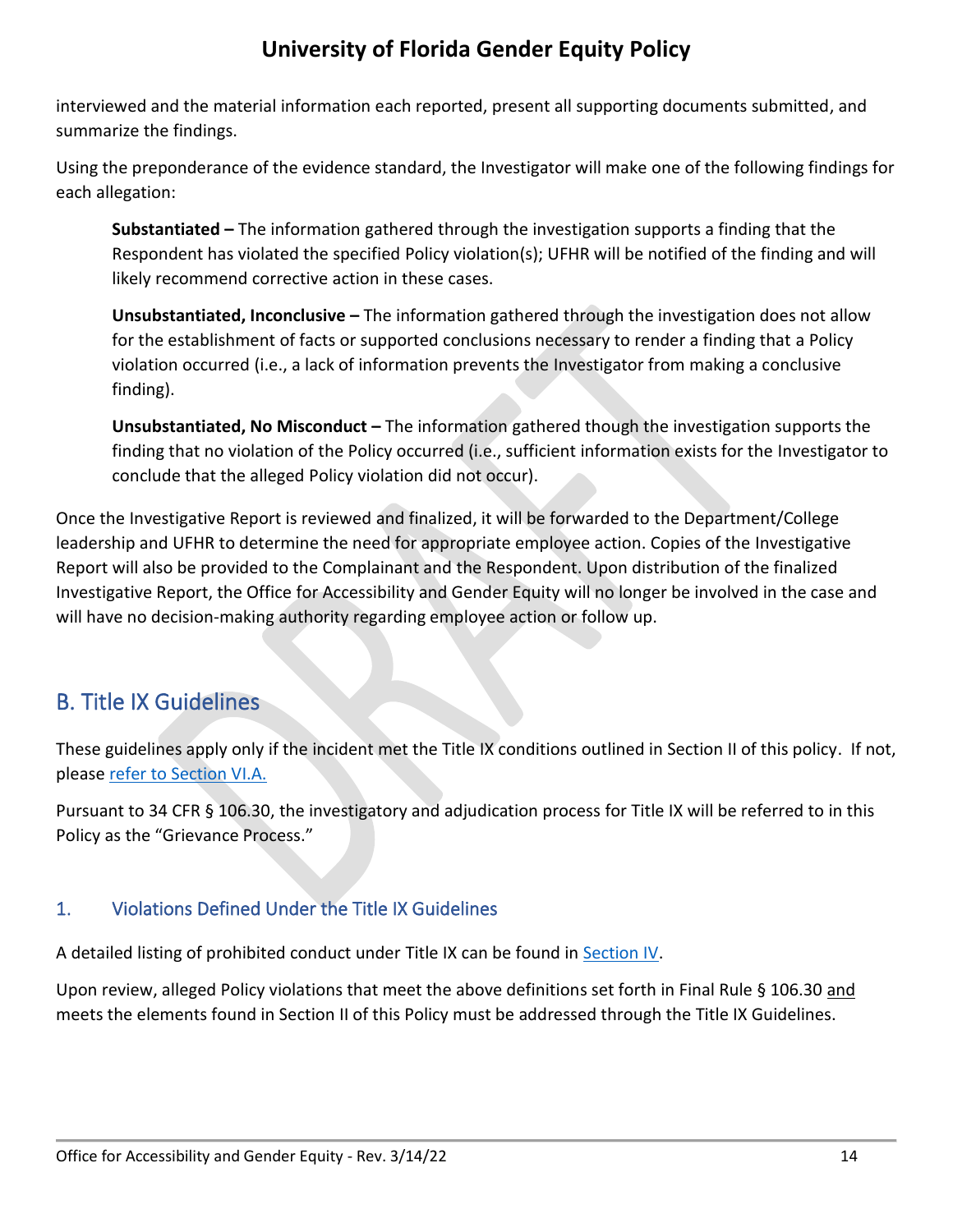#### <span id="page-14-0"></span>2. Student Process

#### **Intake**

Once notified of an alleged Policy violation, the Title IX Coordinator communicates with all Parties involved to provide Supportive Measures, whether immediate or throughout the Grievance Process.

A Formal Complaint may be filed with the Title IX Coordinator in person, by mail, or by electronic mail. Upon review, the Title IX Coordinator or designee will determine if the complaint received falls under the jurisdiction of Title IX. This complaint must meet the elements found in Section II of this Policy and be an official signed document by either the Complainant (a student's parent or legal guardian in some cases) or the Title IX Coordinator.

The Title IX Coordinator or designee will meet with the Complainant and will review the investigatory and adjudicatory processes, student rights, responsibilities, and options, available resources, and Supportive Measures. All questions will be answered, and at the culmination of the meeting(s), the Complainant will choose how they would like to proceed (i.e., through the formal Grievance Process, informal resolution, or defer). If the Complainant decides to move forward with the Grievance Process, the Title IX Coordinator or designee will contact the Respondent to meet and thoroughly review the same information and answer their questions. The Title IX Coordinator or designee will then provide both Parties written notice of the allegations. The case will progress through the Grievance Process and, from this point forward, the Complainant will no longer be able to maintain anonymity. Supportive Measures will continue for all Parties in need, regardless of whether the Grievance Process is pursued or not.

#### **Advisors**

Each Party will have an opportunity to select an Advisor of their choice. This Advisor may be a family member, friend, or an attorney. It is at the discretion of both Parties to utilize an Advisor during the initial stages of the Grievance Process, which includes the intake and investigatory stage. Prior to the hearing stage commencing, in accordance with § 106.30, each Party must have their own Advisor, which they may acquire on their own. This Advisor may be the same Advisor through the entire Grievance Process or assist only with the hearing stage. If either Party is without an Advisor at the hearing stage, the Office for Accessibility and Gender Equity will appoint an Advisor for that Party before the hearing stage begins.

#### **Informal Resolution**

Informal resolution (i.e., mediation, restorative justice, no contact order, apology, etc.) is an option if both Parties are students and the suggested resolution from the Complainant is appropriate. If the Respondent gives voluntary, informed, written consent to attempt informal resolution, the Title IX Coordinator or designee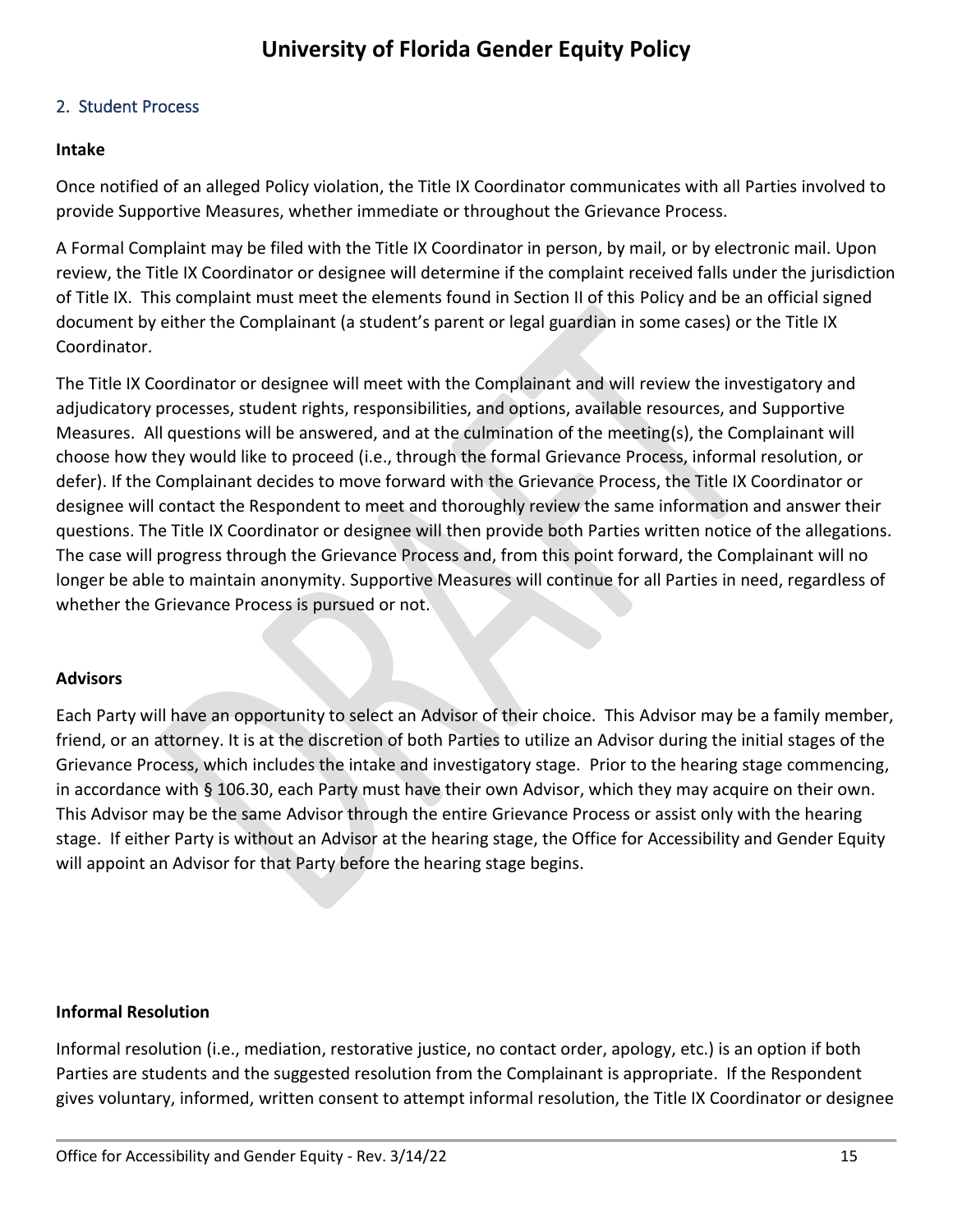will oversee this process with both Parties. At any time prior to agreeing to a resolution, any Party has the right to withdraw from the informal resolution process and resume the Grievance Process with respect to the Formal Complaint. If the Complainant chooses to defer their decision about moving forward, this will be documented, and further action, other than support services, will be discontinued unless the Complainant subsequently decides to move forward.

### **Investigation**

If the Complainant requests to pursue the formal Grievance Process, then the Title IX Coordinator will assign the case to an Investigator and an investigation will begin. An Investigator or designee will send out initial notification to both the Complainant and the Respondent before gathering information.

### *Presumption of Non-Responsibility.*

The investigation is a neutral fact gathering process. The Respondent is presumed to be not responsible; this presumption may be overcome only where the Hearing Officer concludes that a preponderance of the evidence supports a finding that the Respondent violated this Policy.

### *Timeframe for Resolution.*

The University will make a good faith effort to complete the Grievance Process within one hundred twenty (120) business days, including appeal. This timeframe may be temporarily delayed or extended for good cause, with written notice to the Complainant and the Respondent of the delay or extension and the reasons for the action. Good cause may include, but is not limited to, the absence of a Party, a Party's advisor, or a witness; concurrent law enforcement activity; the need for language assistance or accommodation of a disability; initiation of the informal resolution process; or the complexities of a case (including the number of witnesses and volume of information provided by the Parties).

### *Commencement of the Investigation*.

The assigned Investigator will begin by interviewing the Complainant regarding the allegations. The Investigator will document all material information reported, accept related documents/materials, as available, and obtain a list of witnesses, if any. The Investigator will then interview the witnesses to obtain their observations and other information related to the allegations, and collect documentation, as available.

After the witness interviews conclude, the Investigator will request an interview with the Respondent. During this interview, the specific allegations will be reviewed, the Respondent will be asked to provide their perspective on the matter, and answer questions. The Respondent will also be asked to provide documents/materials, if available, and witness contact information, if any. Interviews with the witness(es) will occur next and material information will be collected as available.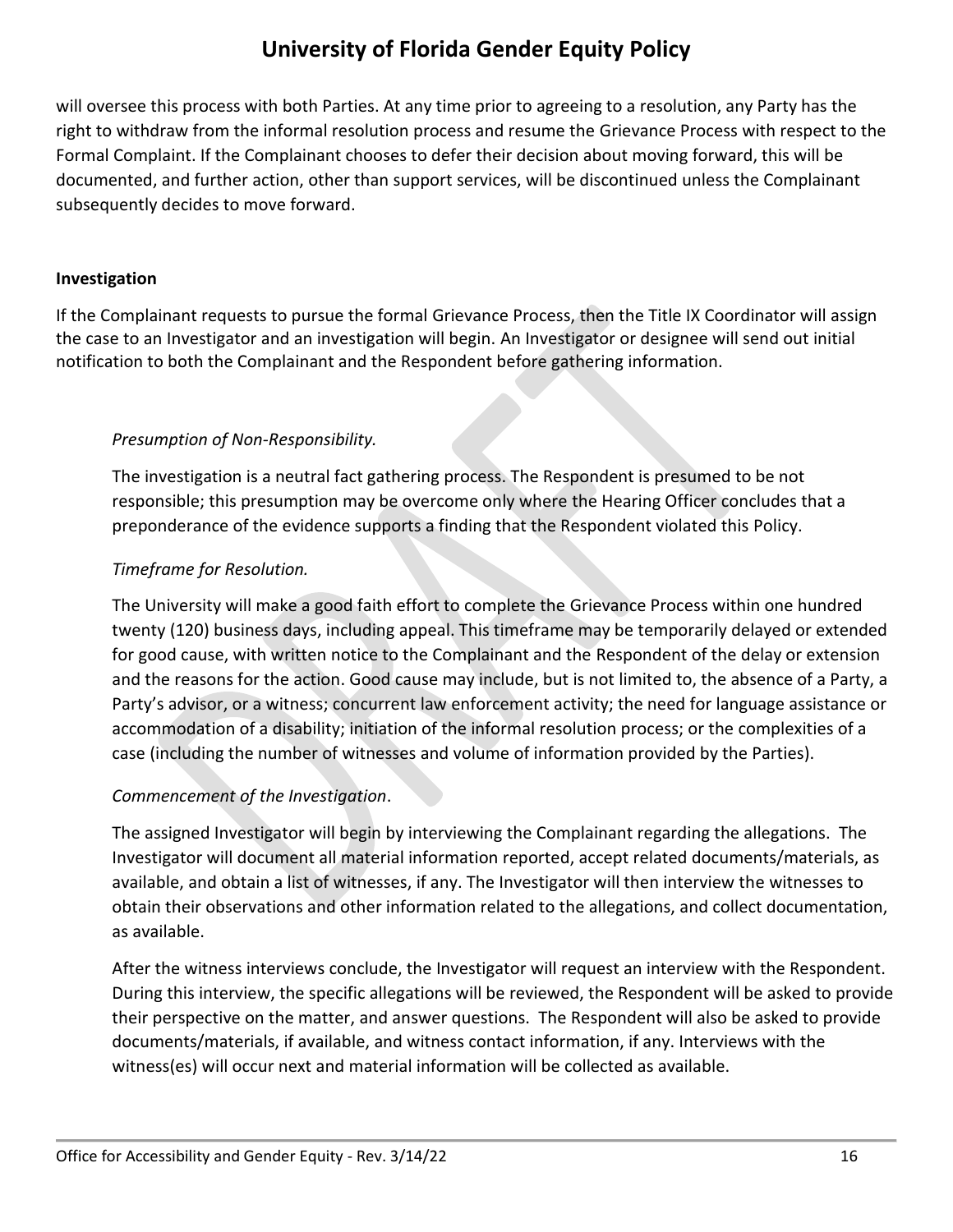#### **Investigative Report**

At the culmination of a student investigation, the Investigator will compile all information into an Investigative Report. This Investigative Report will: a) identify the allegations reported, b) outline all individuals interviewed and the material information they reported and, c) present all supporting documents submitted as evidence.

After an Investigative Report is prepared, the draft and all evidence obtained will be made available for both Parties to review. In accordance with the 34 CFR § 106.45(b)(5)(vii), the Complainant and the Respondent will have at least ten (10) business days to respond to the Investigative Report in writing.

The finalized Investigative Report will be provided to both Parties at least ten (10) business days prior to the hearing.

#### **Hearing Process**

An individual Hearing Officer will hear every case. The Hearing Officer will have absolute discretion with respect to administering the hearing. The Hearing Officer will decide whether evidence and witnesses are relevant and, therefore, admissible. The Hearing Officer will be responsible for maintaining an orderly, fair, and respectful hearing and will have broad authority to respond to disruptive behaviors, including adjourning the hearing or excluding the disruptive individual, including a Party, witness, or advisor.

Prior to the hearing, the Hearing Officer will be provided the case file, including the Investigative Report, and any responses to the Investigative Report. The Hearing Officer shall review the case file and ask questions during the hearing as they deem appropriate.

At least five (5) business days prior to the hearing, a Hearing Clerk representing the University will notify all Parties and their Advisors of the hearing date, time, and location (or relevant electronic information if the hearing will be conducted remotely).

In advance of the hearing, the Parties will be required to identify witnesses requested to be called at the hearing, as well as to provide a brief written explanation of the information each witness will be asked to provide, such that the Hearing Officer can determine the relevance of each witness's testimony. The Hearing Officer has the discretion to exclude from the hearing evidence, witnesses, and questions deemed irrelevant.

At the Hearing Officer's discretion, pre-hearing meetings may be scheduled with each Party and their Advisors to explain the hearing process.

### **Standard of Evidence**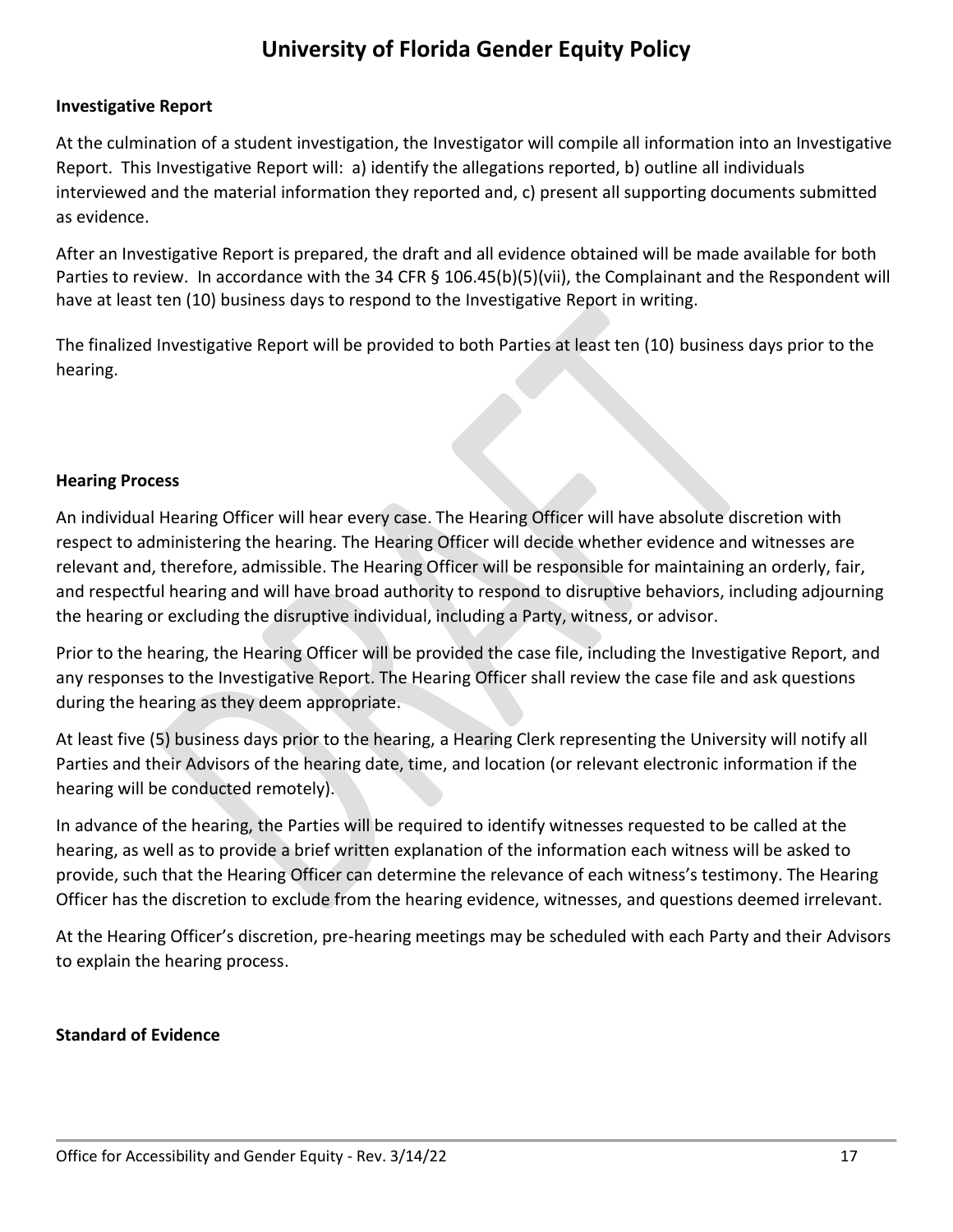The standard of evidence that will apply under this Policy is the preponderance of the evidence standard. "Preponderance of the evidence" means that the evidence presented supports the finding that it is more likely than not that the Respondent violated Title IX and this Policy.

### **Expectations regarding the Complainant, the Respondent, and the Witnesses throughout the Hearing**

At all times during the Grievance Process, including the hearing, the Complainant, Respondent, witnesses, and other individuals sharing information are expected and required to provide truthful information.

If the Complainant, the Respondent, or a witness informs the University that they will not attend the hearing (or will refuse to be cross-examined), the hearing may proceed, as determined by the Title IX Coordinator. The Hearing Officer may not, however, draw any adverse inference in reaching a determination regarding responsibility based solely on the individual's absence from the hearing (or their refusal to be crossexamined).

Each Party may make requests related to the format or the nature of their participation in the hearing. The Hearing Officer will accommodate requests by either Party for the hearing to occur with the Parties located in separate locations with technology enabling the Hearing Officer and the Parties to simultaneously see and hear the Party answering questions. As appropriate and at the discretion of the Hearing Officer, hearings may be conducted in person or by video conference or any other means of communications by which all individuals participating are able to see and hear each other. This process will be managed by a Hearing Clerk representing the University.

### **Case Presentation**

While the hearing is not intended to be a repeat of the investigation, the Parties will be provided with an equal opportunity for their Advisors to conduct cross examination of the other Party and of relevant witnesses. A typical hearing may include brief opening remarks by the Hearing Officer; questions posed by the Hearing Officer to one or both of the Parties; questions posed by the Hearing Officer to any relevant witnesses; and cross-examination by either Party's Advisor of the other Party and relevant witnesses.

The Parties' Advisors will have the opportunity to cross examine the other Party (and witnesses, if any). Such cross examination must be conducted directly, orally, and in real time by the Party's Advisor and never by a Party personally. Only relevant cross examination questions may be asked of a Party or witness. Before a Party or witness answers a cross examination question that has been posed by a Party's Advisor, the Hearing Officer must first determine whether the question is relevant and explain any decision to exclude a question as not relevant.

In the hearing, the expectation is that all Advisors and other participants adhere to the rules of decorum, which will be sent by the Investigator or designee to the Advisor once an Advisor is chosen. The Hearing Officer will remove an Advisor or participant who does not adhere to the rules of decorum from the hearing.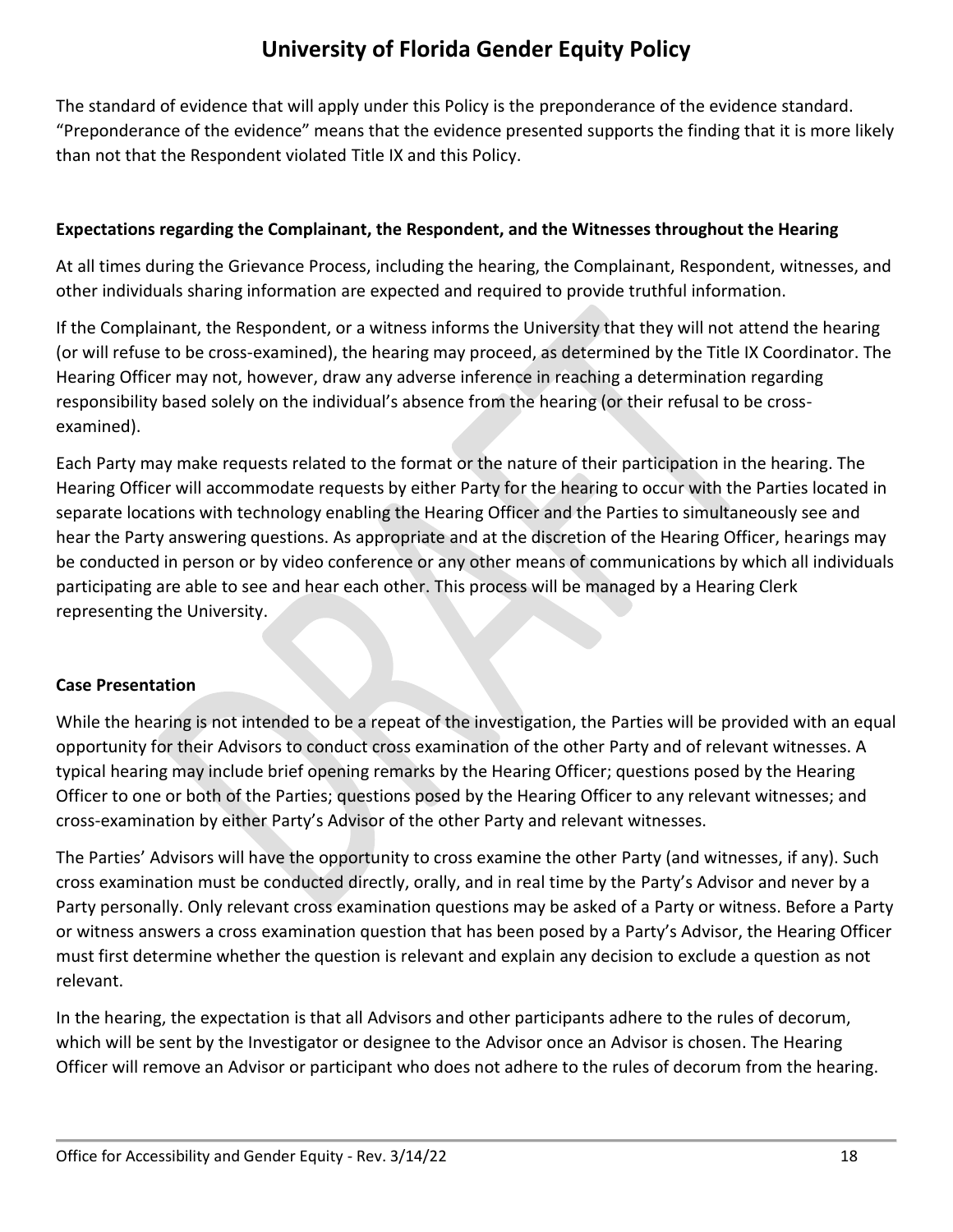A University official from the Dean of Students Office or their designee will be present at the hearing to act as the Sanction Officer and provide details to the Hearing Officer about the sanctions identified for substantiated misconduct and prior disciplinary actions of record for the Respondent. Other University administrators may attend the hearing at the request of or with the prior approval of the Hearing Officer, but the Parties will be notified in advance of anyone else who will be in attendance.

#### **Record of Hearing**

The Hearing Clerk representing the University shall create an official record in the form of a recording or transcript of any live (or remote) hearing and make it available to the Parties for inspection and review. Any other record of the hearing or any other recording is prohibited.

#### **Written Determination**

Following the hearing, the Hearing Officer will consider all of the relevant evidence and deliberate regarding responsibility. The Hearing Officer shall determine, by a preponderance of the evidence, whether the Respondent has violated Title IX and the Policy. The Hearing Officer shall provide a written determination, which will contain:

- 1. The alleged Title IX and Policy violations;
- 2. A description of the procedural steps taken from the receipt of the Formal Complaint through the determination (including any notifications to the Parties, interviews with Parties and witnesses, site visits (if any), methods used to gather other information, and the hearing);
- 3. Findings of fact supporting the determination;
- 4. Conclusions regarding the application of this Policy to the facts;
- 5. A statement of, and rationale for, the result as to each allegation, including a determination regarding responsibility (i.e., whether a Policy violation occurred), any disciplinary sanctions to be imposed by the Sanction Officer if there has been a finding of responsibility, and whether any remedies designed to restore or preserve equal access to the University's education program or activity or working environment will be implemented; and
- 6. Relevant appeal information for the Parties.

Disciplinary sanctions and remedies will be determined in accordance with the procedures listed below, and the information will be provided to the Hearing Officer for inclusion in the written determination.

The written determination will be sent simultaneously to the Parties along with information about how to file an appeal.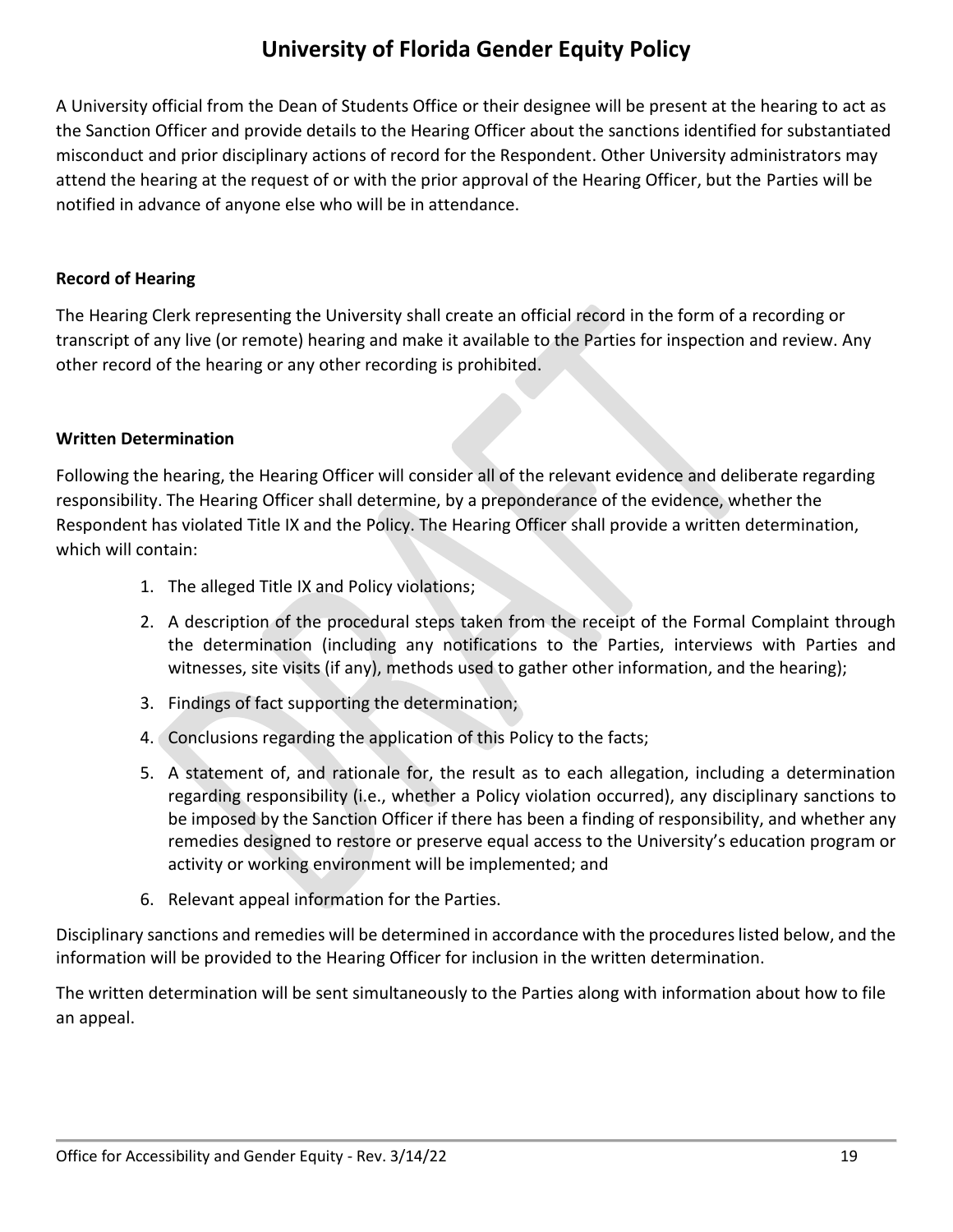### **Disciplinary Sanctions and Remedies**

If a Party is found to have violated Title IX and this Policy, before finalizing the written determination, the Hearing Officer will consult with the Sanction Officer to determine sanctions and remedies. Sanctions being imposed will be included in the written determination.

Sanctions will consider the seriousness of the Policy violation as compared to like cases in the past, the Respondent's previous disciplinary history (if any), and institutional principles. Remedies, which may include Supportive Measures, will be designed to restore or preserve equal access to the University's education program or activity.

If a student is found responsible for violating this Policy, the Sanction Officer will aid the Hearing Officer in determining the appropriate sanctions and remedies. Any sanctions and remedies will be subject to appeal under this Policy.

### **Appeals**

Either Party may appeal a determination regarding responsibility or the University's dismissal of a Formal Complaint or any allegations therein, on the following bases:

### *Procedural irregularity that affected the outcome of the matter.*

The appeal must specify the procedural provision(s) that were violated and how it affected the outcome of the Formal Complaint. Procedural or technical irregularities will not be sufficient to sustain an appeal unless found to have affected the outcome of the Formal Complaint.

### *Newly discovered evidence that could affect the outcome of the matter.*

An appeal on this basis is limited to new evidence that was not reasonably available at the time the determination regarding responsibility was made and that could affect the outcome of the Formal Complaint.

*University personnel had a conflict of interest or bias, that affected the outcome of the matter.*

The appeal must specify the basis on which the Party believes the Title IX Coordinator, Investigator(s) or Decision Maker/Hearing Officer had an actual conflict of interest or bias and how it affected the outcome of the Formal Complaint.

Students seeking to appeal the determination must submit their appeal in writing to the Dean of Students Office within ten (10) business days from the date the determination is issued.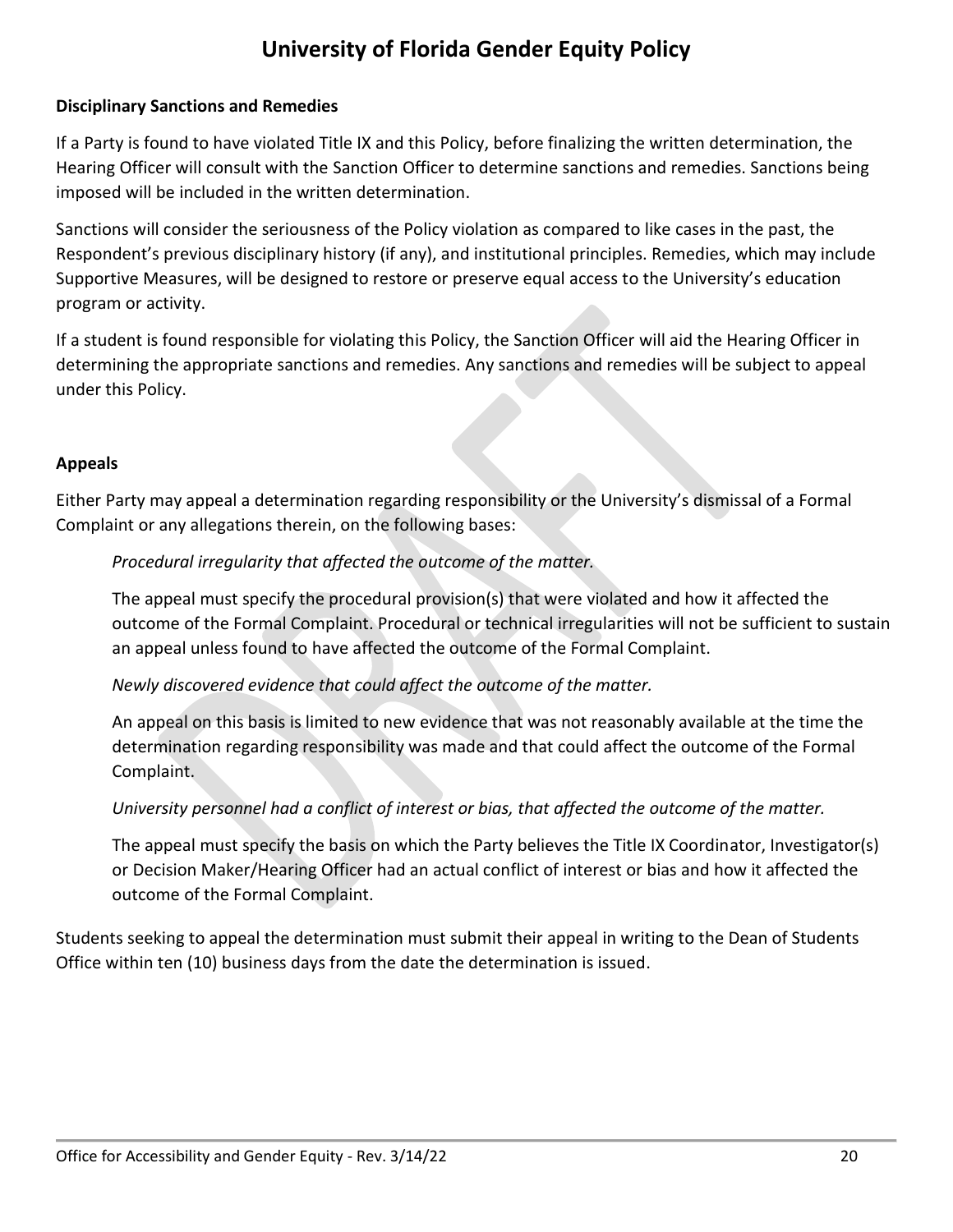#### <span id="page-20-0"></span>3. Employee Process

#### **Intake**

Once notified of an alleged Policy violation, the Title IX Coordinator communicates with all the Parties involved to provide Supportive Measures, whether immediate or throughout the process.

A Formal Complaint may be filed with the Title IX Coordinator in person, by mail, or by electronic mail. Upon review, the Title IX Coordinator or designee will determine if the complaint received falls under the jurisdiction of Title IX. This complaint must meet the elements found in Section II of this Policy and be an official signed document by either the Complainant or the Title IX Coordinator.

The Title IX Coordinator or designee will meet with the Complainant to review the process, employee rights, responsibilities, and options, available resources, and Supportive Measures. The Complainant will have the opportunity to ask questions, and at the culmination of the meeting(s), the Complainant will choose how they would like to proceed (i.e., through the formal Grievance Process or defer). If the Complainant decides to move forward with the Grievance Process, the Title IX Coordinator or designee will contact the Respondent to meet and thoroughly review the same information and answer all their questions.

The Title IX Coordinator or designee will then provide both Parties written notice of the allegations. The case will proceed through the Grievance Process and, from this point forward, the Complainant will no longer be able to maintain anonymity. Supportive Measures will continue for all Parties in need regardless of whether the Grievance Process is pursued.

### **Advisors**

Each Party will have an equal opportunity to select an Advisor of their choice. The Advisor may be a family member, friend, or an attorney. It is at the discretion of both Parties to utilize an Advisor during the initial stages of the Grievance Process, which includes the intake and investigatory stage. Prior to the hearing stage commencing, in accordance with § 106.30, each Party must have their own Advisor, which they may acquire on their own. This Advisor may be the same Advisor through the entire Grievance Process or assist only with the hearing stage. If either Party is without an Advisor at the hearing stage, the Office for Accessibility and Gender Equity will appoint an Advisor to that Party before the hearing stage begins.

#### **Investigation**

University regulations require employees to participate in a Title IX investigation when contacted by the Office for Accessibility and Gender Equity. Additionally, employees have the duty to cooperate and be honest and are prohibited from withholding information, impairing, or obstructing the process. Failure to comply with these guidelines could result in disciplinary action.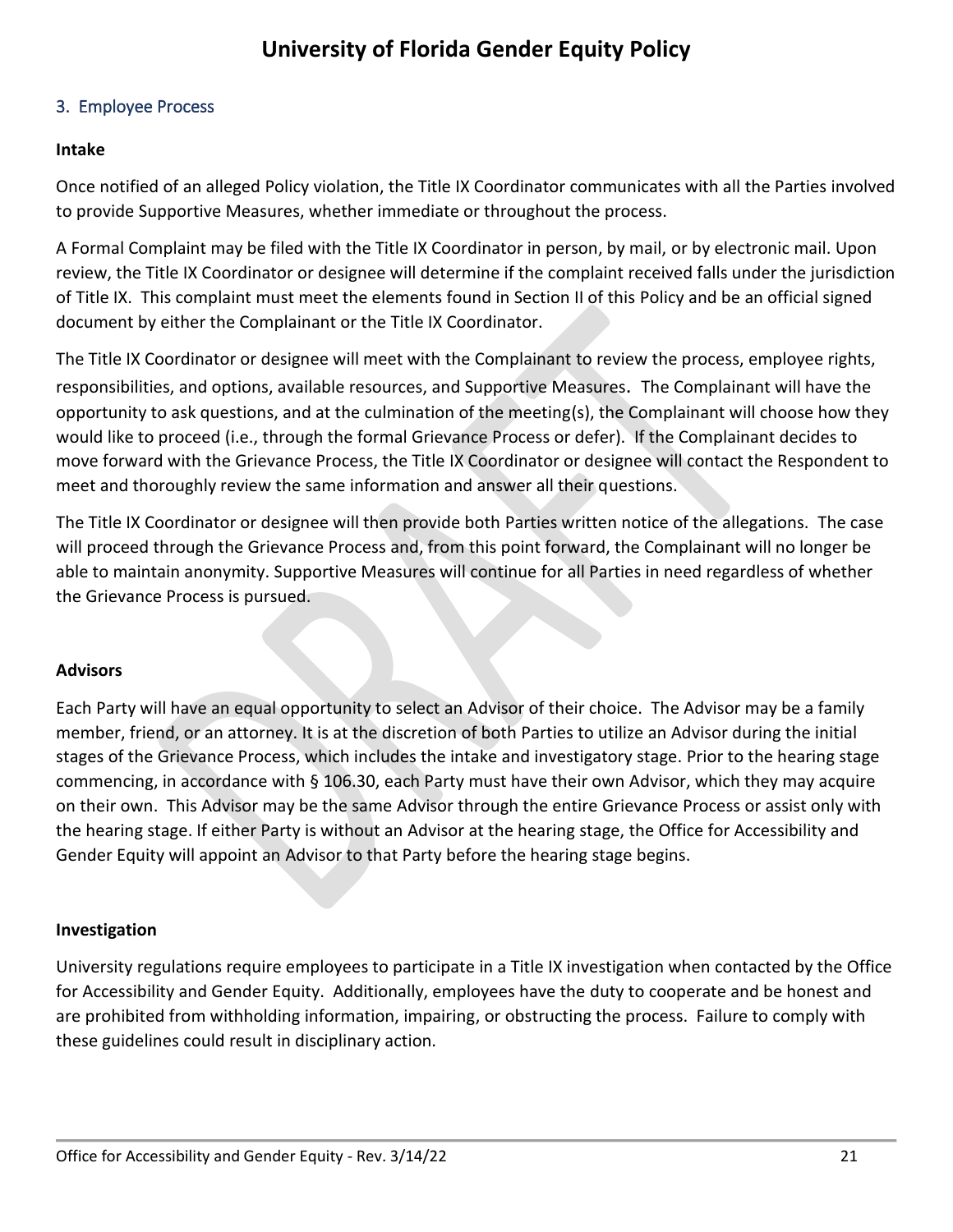The Title IX Coordinator will assign the case to an Investigator and an investigation will begin. The Investigator or designee will send out initial notification to both the Complainant and the Respondent before gathering information.

### *Presumption of Non-Responsibility*.

The investigation is a neutral fact gathering process. The Respondent is presumed to be not responsible; this presumption may be overcome only where the Decision Maker/Hearing Officer concludes that a Preponderance of the Evidence supports a finding that the Respondent violated this Policy.

### *Timeframe for Resolution.*

The University will make a good faith effort to complete the Grievance Process within one hundred twenty (120) business days, including appeal. This timeframe may be temporarily delayed or extended for good cause, with written notice to the Complainant and the Respondent of the delay or extension and the reasons for the action. Good cause may include, but is not limited to, the absence of a Party, a Party's Advisor, or a witness; concurrent law enforcement activity; the need for language assistance or accommodation of a disability; initiation of the informal resolution process; or the complexities of a case (including the number of witnesses and volume of information provided by the Parties).

### *Commencement of the Investigation.*

If the Complainant requests to pursue the formal Grievance Process, then the Title IX Coordinator will assign the case to an Investigator and an investigation will begin.

The Investigator will interview the Complainant to better understand the allegations and obtain details of the interactions leading to the alleged violation(s). This information will be documented, and any related documents and materials or list of witnesses will be accepted.

The Investigator will then interview the Complainant's witnesses to obtain their insight and information on the allegations and collect documentation as available.

After the Complainant's witness interviews conclude, the Investigator will contact the Respondent to arrange an interview. During this interview, the specific allegations will be reviewed, the Respondent will be asked to provide their perspective on the matter and to answer questions intended to clarify details of the case. The Respondent will also be asked to provide related documents/materials, if available, and requested witness contact information, if any. Interviews with the Respondent's witnesses will occur next and material information will be collected as available.

### **Investigative Report**

At the culmination of an employee investigation, the Investigator will compile all information into an Investigative Report. This Investigative Report will: a) identify the allegations reported, b) outline all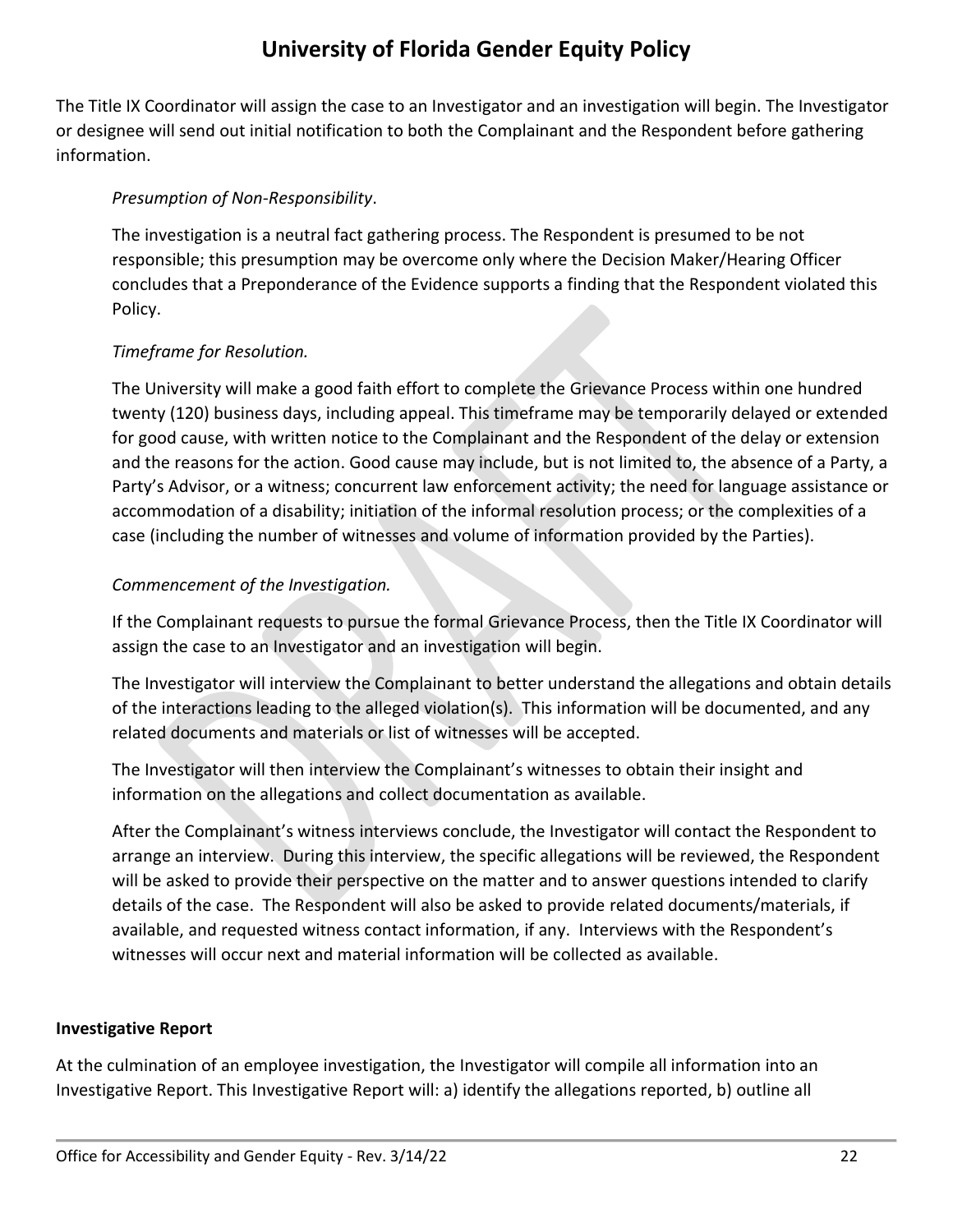individuals interviewed and the material information each reported, and c) present all supporting documents submitted as evidence.

After an Investigative Report is prepared, the draft and all evidence obtained will be made available to both Parties to review. In accordance with 34 CFR § 106.45(b)(5)(vii), the Complainant and the Respondent will have at least ten (10) business days to respond to the Investigative Report in writing.

The finalized Investigative Report will be provided to both Parties at least ten (10) business days prior to the hearing.

#### **Hearing Process**

An individual Hearing Officer will hear every case. The Hearing Officer will have absolute discretion with respect to administering the hearing. The Hearing Officer will decide whether evidence and witnesses are relevant and, therefore, admissible. The Hearing Officer will be responsible for maintaining an orderly, fair, and respectful hearing and will have broad authority to respond to disruptive or harassing behaviors, including adjourning the hearing or excluding the offending individual, including a Party, witness, or Advisor.

Prior to the hearing, the Hearing Officer will be provided the case file, including the Investigative Report, and any responses to the Investigative Report. The Hearing Officer shall review the case file and ask questions during the hearing as they deem appropriate.

At least five (5) business days prior to the hearing, a Hearing Clerk representing the University will notify all Parties and their Advisors of the hearing date, time, and location (or relevant electronic information if the hearing will be conducted remotely).

In advance of the hearing, the Parties will be required to identify witnesses requested to be called at the hearing, as well as to provide a brief written explanation of the information each witness will be asked to provide, such that the Hearing Officer can determine the relevance of each witness's testimony. The Hearing Officer has the discretion to exclude from the hearing evidence, witnesses, and questions deemed irrelevant.

At the Hearing Officer's discretion, pre-hearing meetings may be scheduled with each of the Parties and their Advisors to explain the hearing protocol.

### **Standard of Evidence**

The standard of evidence that will apply under this Policy is the Preponderance of the Evidence standard. "Preponderance of the Evidence" means that the evidence presented supports the finding that it is more likely than not that the Respondent violated this Policy and Title IX.

#### **Expectations regarding the Complainant, the Respondent, and the Witnesses regarding the Hearing**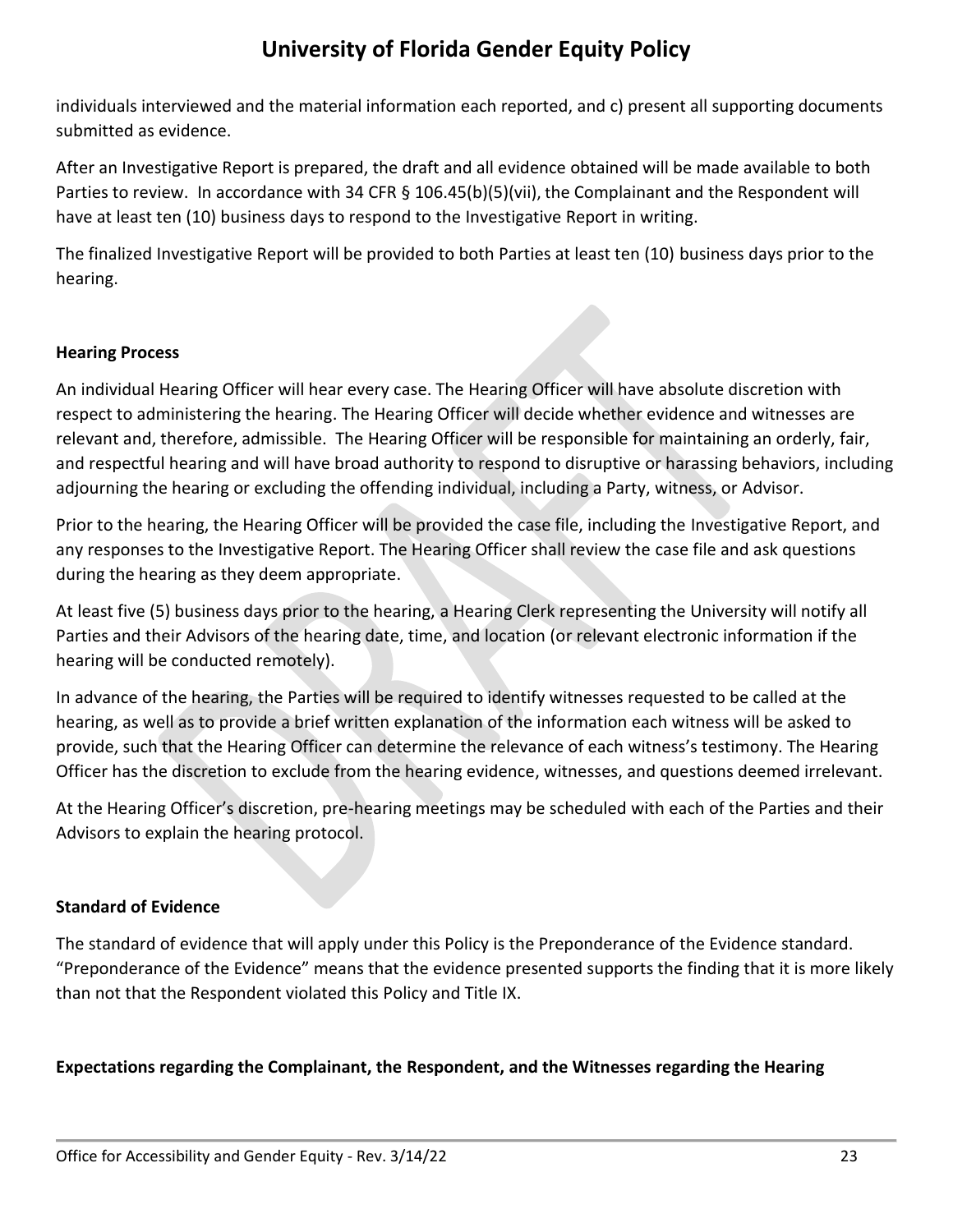At all times during the Grievance Process, including the hearing, the Complainant, Respondent, witnesses, and other individuals sharing information are expected and required to provide truthful information.

If the Complainant, the Respondent, or a witness informs the University that they will not attend the hearing (or will refuse to be cross-examined), the hearing may proceed, as determined by the Title IX Coordinator. The Hearing Officer may not, however, draw any adverse inference in reaching a determination regarding responsibility based solely on the individual's absence from the hearing (or their refusal to be crossexamined).

Each Party may make requests related to the format or the nature of their participation in the hearing. The Hearing Officer will accommodate requests by either Party for the hearing to occur with the Parties located in separate locations with technology enabling the Hearing Officer and the Parties to simultaneously see and hear the Party answering questions. As appropriate and at the discretion of the Hearing Officer, hearings may be conducted in person or by video conference or any other means of communications by which all individuals participating are able to see and hear each other. This process will be managed by a Hearing Clerk representing the University.

### **Case Presentation**

While the hearing is not intended to be a repeat of the investigation, the Parties will be provided with an equal opportunity for their Advisors to conduct cross examination of the other Party and of relevant witnesses. A typical hearing may include brief opening remarks by the Hearing Officer; questions posed by the Hearing Officer to one or both of the Parties; questions posed by the Hearing Officer to any relevant witnesses; and cross-examination by either Party's Advisor of the other Party and relevant witnesses.

The Parties' Advisors will have the opportunity to cross examine the other Party (and witnesses, if any). Such cross examination must be conducted directly, orally, and in real time by the Party's Advisor and never by a Party personally. Only relevant cross examination questions may be asked of a Party or witness. Before a Party or witness answers a cross-examination question that has been posed by a Party's Advisor, the Hearing Officer must first determine whether the question is relevant and explain any decision to exclude a question as not relevant.

In the hearing, the expectation is that all Advisors and other participants adhere to the rules of decorum, which will be sent by the Investigator or designee to the Advisor once an Advisor is chosen. The Hearing Officer will remove an Advisor or participant who does not adhere to the rules of decorum from the hearing.

If an employee is found responsible, UFHR will act as the Sanction Officer and work with the Hearing Officer to determine the appropriate sanctions and remedies. Other University administrators may attend the hearing at the request of or with the prior approval of the Hearing Officer, but the Parties will be notified in advance of anyone else who will be in attendance.

### **Record of Hearing**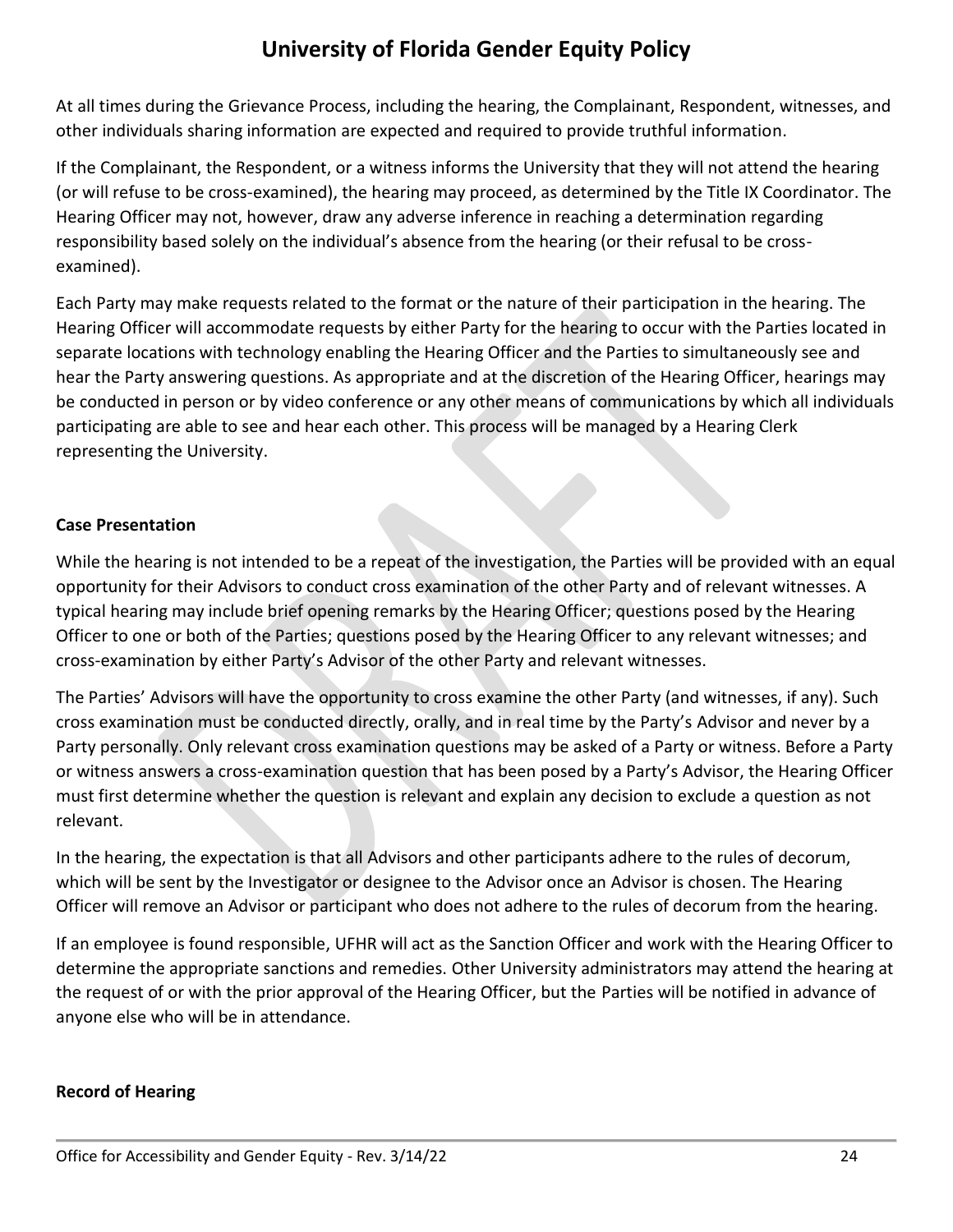The Hearing Clerk representing the University shall create an official record in the form of a recording or transcript of any live (or remote) hearing and make it available to the Parties for inspection and review. Any other record of the hearing or any other recording is prohibited.

### **Written Determination**

Following the hearing, the Hearing Officer will consider all the relevant evidence and deliberate regarding responsibility. The Hearing Officer shall determine, by a Preponderance of the Evidence, whether the Respondent has violated the Policy and Title IX. The Hearing Officer shall write a written determination, which will contain:

- 1. The alleged Title IX and Policy violations ;
- 2. A description of the procedural steps taken from the receipt of the Formal Complaint through the determination (including any notifications to the Parties, interviews with Parties and witnesses, site visits (if any), methods used to gather other information, and the hearing);
- 3. Findings of fact supporting the determination;
- 4. Conclusions regarding the application of this Policy to the facts;
- 5. A statement of, and rationale for, the result as to each allegation, including a determination regarding responsibility (i.e., whether a Policy violation occurred), any disciplinary sanctions to be imposed by the Sanction Officer if there has been a finding of responsibility, and whether any remedies designed to restore or preserve equal access to the University's education program or activity or working environment will be implemented; and
- 6. Relevant appeal information for the Parties.

Disciplinary sanctions and remedies will be determined in accordance with the procedures listed below, and the information will be provided to the Hearing Officer for inclusion in the written determination.

The written determination will be sent simultaneously to the Parties along with information about how to file an appeal.

### **Disciplinary Sanctions and Remedies (to be included in the Written Determination)**

If a Party is found to have violated this Policy, before finalizing the written determination, the Hearing Officer will consult with the Sanction Officer to determine sanctions and remedies. Sanctions being imposed will be included in the written determination.

Sanctions will take into account the seriousness of the Policy violation as compared to like cases in the past, the Respondent's previous disciplinary history (if any), and institutional principles.

If a faculty member or staff is found responsible, UFHR will work with the Respondent's manager(s) to determine the appropriate sanctions and remedies. Any sanctions and remedies will be subject to appeal under this Policy.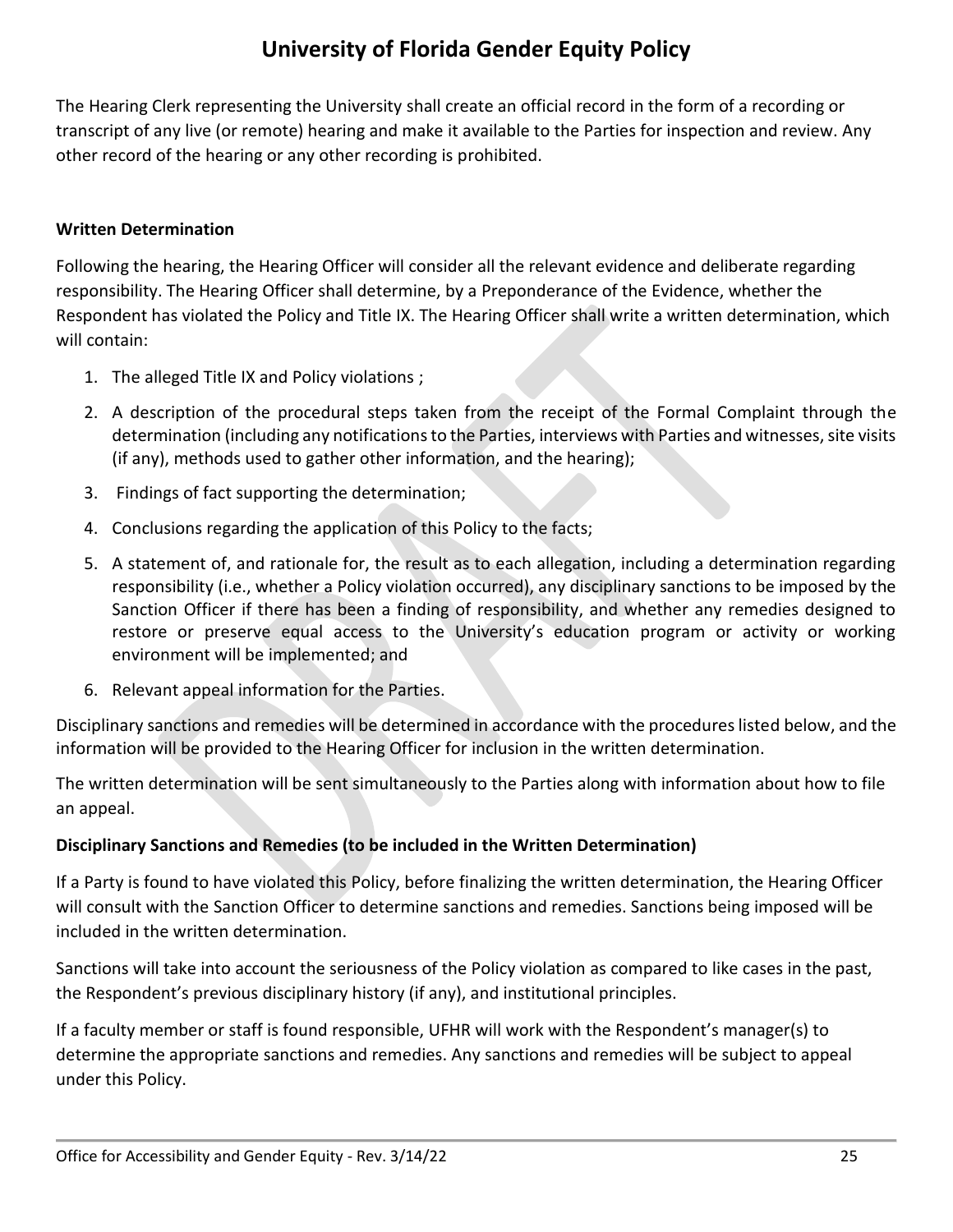#### **Appeals**

Either Party may appeal a determination regarding responsibility or the University's dismissal of a Formal Complaint or any allegations therein, on the following bases:

### *Procedural irregularity that affected the outcome of the matter.*

The appeal must specify the procedural provision(s) that were violated and how it affected the outcome of the Formal Complaint. Procedural or technical irregularities will not be sufficient to sustain an appeal unless found to have affected the outcome of the Formal Complaint.

### *Newly discovered evidence that could affect the outcome of the matter.*

An appeal on this basis is limited to new evidence that was not reasonably available at the time the determination regarding responsibility was made that could affect the outcome of the Formal Complaint.

### *University personnel had a conflict of interest or bias, that affected the outcome of the matter.*

The appeal must specify the basis on which the Party believes the Title IX Coordinator, Investigator(s) or Decision Maker/Hearing Officer had an actual conflict of interest or bias and how it affected the outcome of the Formal Complaint.

Employees seeking to appeal the determination must submit their appeal to UFHR, within ten (10) business days from the date the determination is issued.

### <span id="page-25-0"></span>VII. TRAINING

The University will provide annual training on issues related to dating violence, domestic violence, sexual assault and stalking and on how to conduct an investigation and hearing process that protects the safety of the victims and promotes accountability. This training will be provided to the Title IX Coordinator, employees in the Office for Accessibility and Gender Equity, investigators, Hearing Officers, and those who oversee the appeals process. The University will ensure that the Title IX Coordinator, investigators, decision-makers, and any person who facilitates an informal resolution process receive training on the definitions of conduct prohibited by this Policy, the scope of the University's education program or activity, how to conduct an investigation and Grievance Process including hearings, appeals, and informal resolution processes, as applicable, and how to serve impartially, including by avoiding prejudgment of the facts at issue, conflicts of interest, and bias.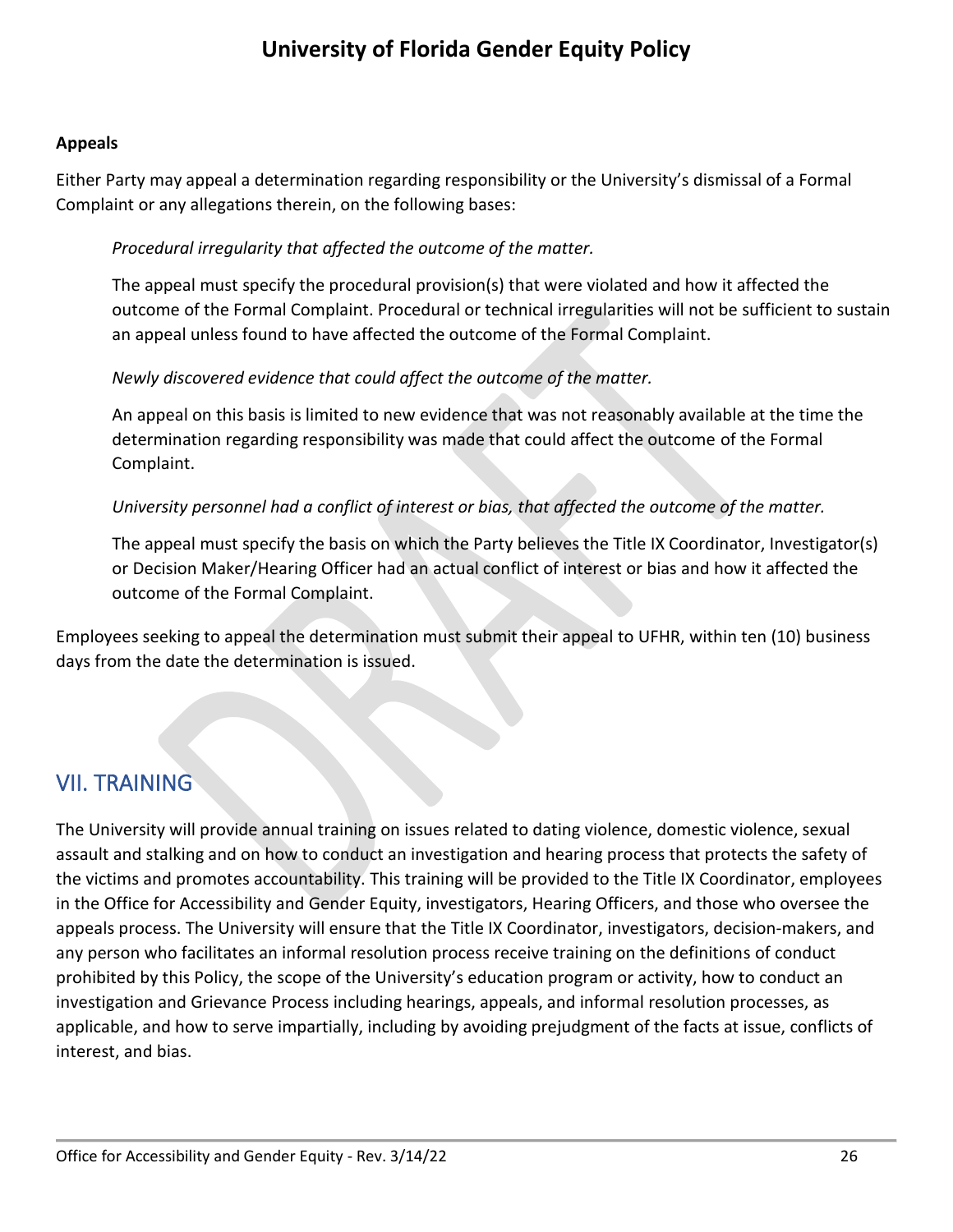# <span id="page-26-0"></span>VIII. SUPPORT AND RESOURCES

### <span id="page-26-1"></span>Confidential Resources

### **Office of Victim Services**

- Website:<http://www.police.ufl.edu/victim-services/>
- Location: 1515 Museum Road, P.O. Box 112150, Gainesville, FL 32611-2150
- Phone #: (352) 392-5648 (Mon-Fri, 8:00am-5:00pm)
- Phone #: (352) 392-1111 (after business hours and on weekends)
- Email: ovs@mail.ufl.edu

### **Counseling and Wellness Center**

- Website: [http://www.counseling.ufl.edu](http://www.counseling.ufl.edu/)
- Location: 3190 Radio Road, PO Box 112662, Gainesville, FL 32611-2662
- Phone #: (352) 392-1575

### **Crisis and Emergency Resource Center (CERC)**

- Website:<http://www.counseling.ufl.edu/services/crisis/>
- Phone #: (352) 392-1575

### **Employee Assistance Program (UF EAP)**

- Website: [http://www.guidanceresources.com](http://www.guidanceresources.com/)
- App: GuidanceNow
- Web ID #: UFEAP
- Phone #: (833) 306-0103

### <span id="page-26-2"></span>Other Resources

### **Human Resource Services**

• Website: [https://www.hr.ufl.edu](https://www.hr.ufl.edu/)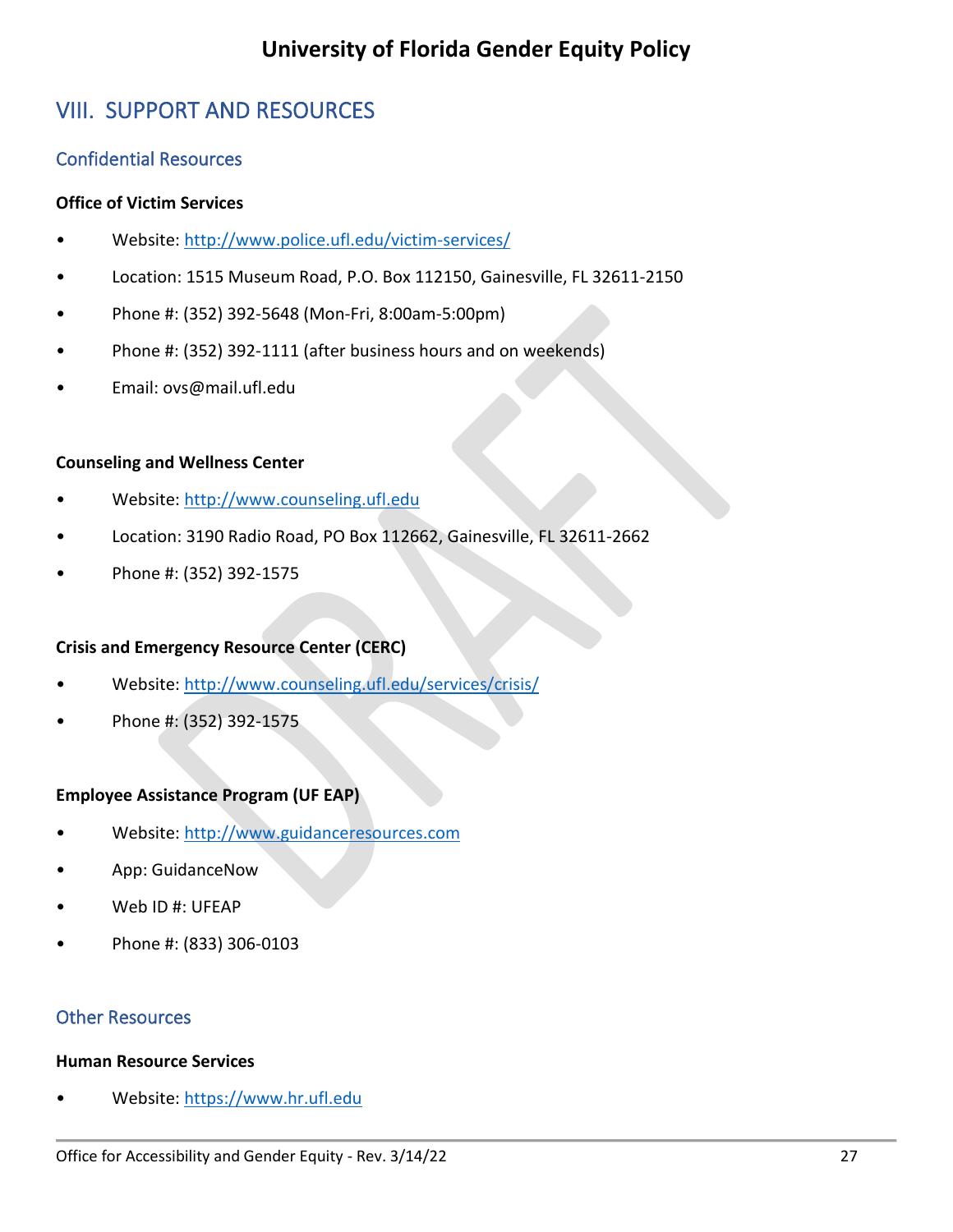- Location: 903 West University Avenue, Gainesville, FL 32601
- Phone #: (352) 392-2477

#### **Dean of Students – Student Conduct and Conflict Resolution**

- Website: [https://sccr.dso.ufl.edu](https://sccr.dso.ufl.edu/)
- Location: 202 Peabody Hall, P.O. Box 114075, Gainesville, FL 32611
- Phone #: (352) 392-1261

#### **Dean of Students – Disability Resource Center**

- Website: [https://disability.ufl.edu](https://disability.ufl.edu/)
- Location: 001 Reid Hall
- Mailing Address: 1316 Museum Road, P.O. Box 114085, Gainesville, FL 32611
- Phone #: (352) 392-8565
- Email: DRC@ufsa.ufl.edu

#### **Student Health Care Center**

Website: [http://shcc.ufl.edu](http://shcc.ufl.edu/)

- Main Campus:
	- o Location: Infirmary Building, 280 Fletcher Drive, Gainesville, FL 32611
	- o Phone #: (352) 392-1161
- SHCC @ Shands:
	- o Location: Health Science Center, Dental Towers, 2nd Floor, Room D2-49, Gainesville, FL 32611
	- o Phone #: (352) 294-5700

#### **UMatter We Care**

- Website: [http://www.umatter.ufl.edu](http://www.umatter.ufl.edu/)
- Email: umatter@ufl.edu
- Location: 2nd Floor, Peabody Hall, Gainesville, FL 32611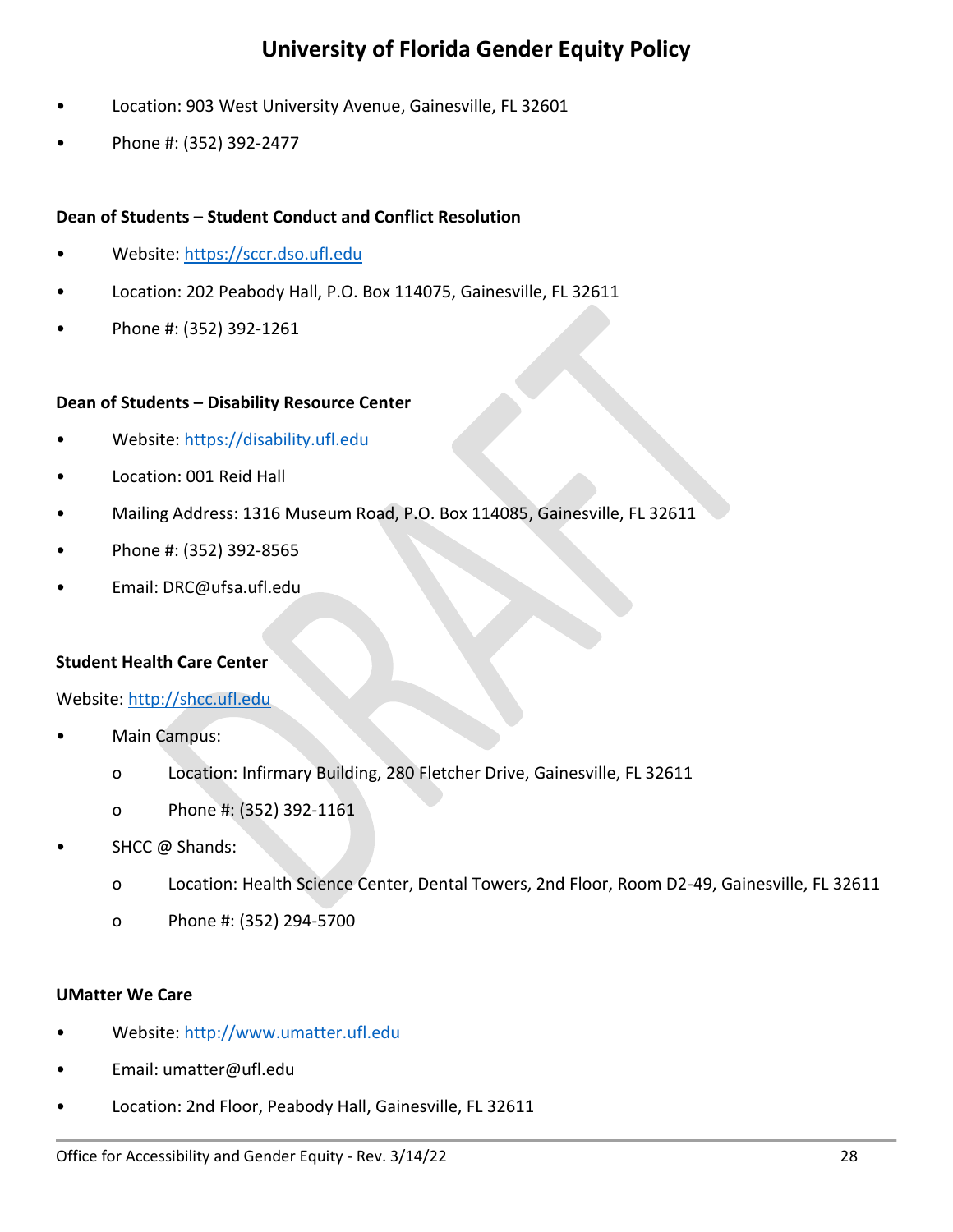• Phone #: (352) 294-2273

# <span id="page-28-0"></span>IX. RELATED POLICIES AND INFORMATION

**Title IX of the Education Amendments Act of 1972 –** No person in the United States shall, on the basis of sex, inclusive of gender identity and sexual orientation, be excluded from participation in, be denied the benefits of, or be subjected to discrimination under any education program or activity receiving Federal financial assistance.

**The Jeanne Clery Disclosure of Campus Security Policy and Campus Crime Statistics Act (The Clery Act) –** Law enacted in 1990 which is subsumed within the Higher Education Opportunity Act. The goal of this federal law is to ensure that students, prospective students, parents, and employees have access to accurate information about crimes committed on campuses, campus security, sex offense prevention, and VAWA campus proceeding procedures and information. The spirit of the Clery Act is transparency; schools must inform employees, students, parents, and potential students and employees of crimes that are occurring on or around university campuses, as well as what institutions are doing to prevent crimes from occurring and to make campuses safer, and so that they can make informed education and employment decisions. Codified at 20 U.S.C. § 1232g; 34 C.F.R. Part 99, 20 U.S.C. § 1092(f)(8) and 34 C.F.R. § 668.46(b)(11), 20 U.S.C. § 1092(f), 20 U.S.C. § 1000, et seq., 42 U.S.C. § 13925(a).

**Prohibited Consensual Relationships –** The University of Florida requires faculty to adhere to their proper role as teacher, researcher, intellectual mentor, and counselor and not engage in conduct that calls into question the integrity of the evaluative or other academic processes related to students. Additionally, faculty must refrain from exploiting or coercing students or creating the appearance of exploitation or coercion. Regulation 1.0065 of the University of Florida identifies those romantic or sexual relationships between faculty and students that are prohibited.

**Breastfeeding in the Workplace –** The University of Florida supports and encourages breastfeeding for nursing mothers upon their return to work. Supervisors of such employees are responsible for making appropriate accommodations to allow employees the flexibility and privacy to express (pump) breastmilk, as needed.

**Workplace Violence –** The University of Florida is committed to creating and maintaining an environment that is safe and free from violence. To foster a positive working and learning environment, UF prioritizes the physical safety of anyone engaged in UF activities. University employees share the responsibility and are expected to maintain conduct that does not incite acts of violence, threats, and aggression.